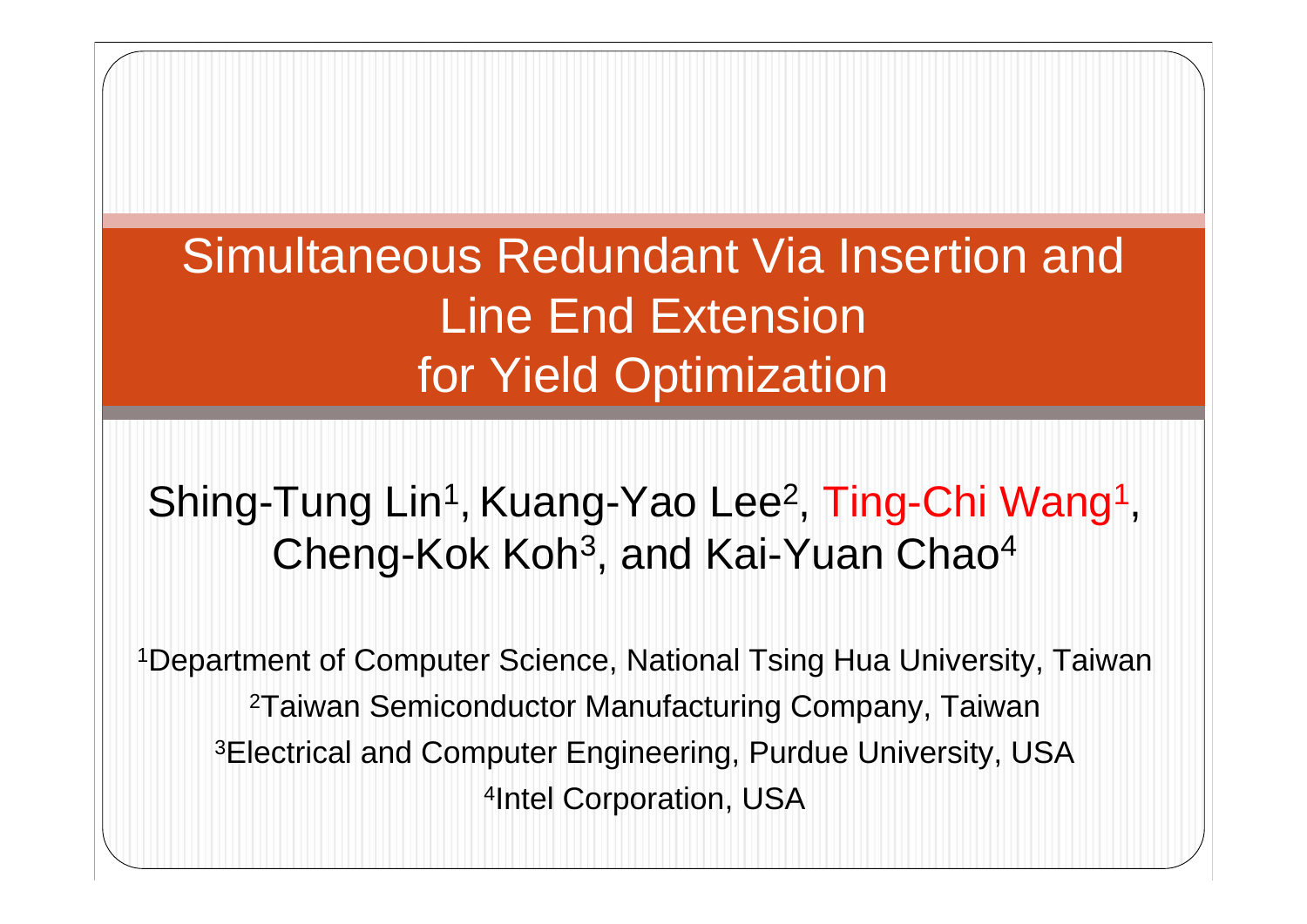## **Outline**

#### **• Introduction**

- Preliminaries and Problem Definition
- Conflict Graph Construction
- ILP Approach
- Experimental Results
- Conclusion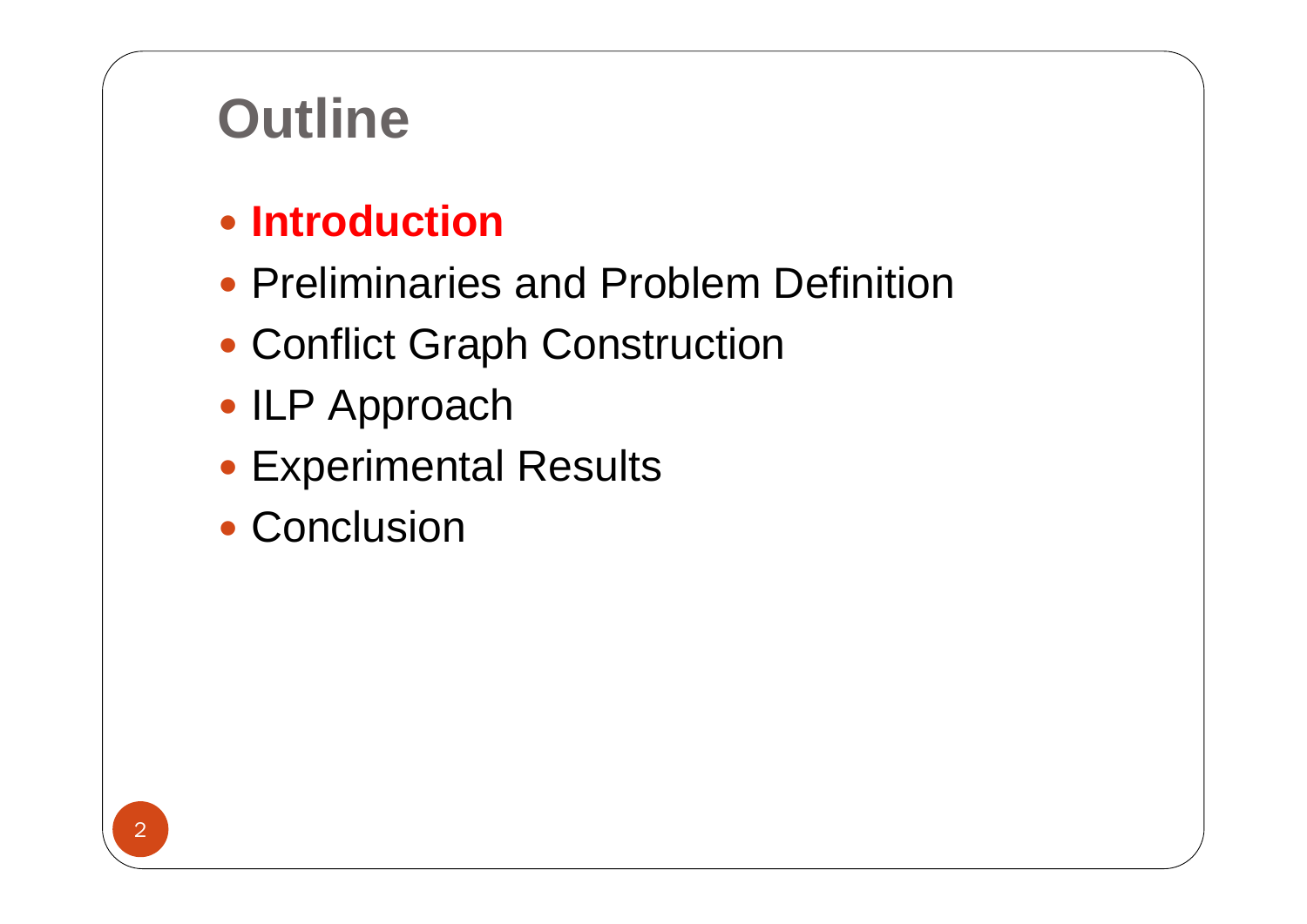## **Introduction**

- One popular topic of DFM is to minimize the chip failure rate caused by via defects.
- Reducing via defects and improving IC yield can be done by techniques such as **redundant via insertion** and **line end extension**.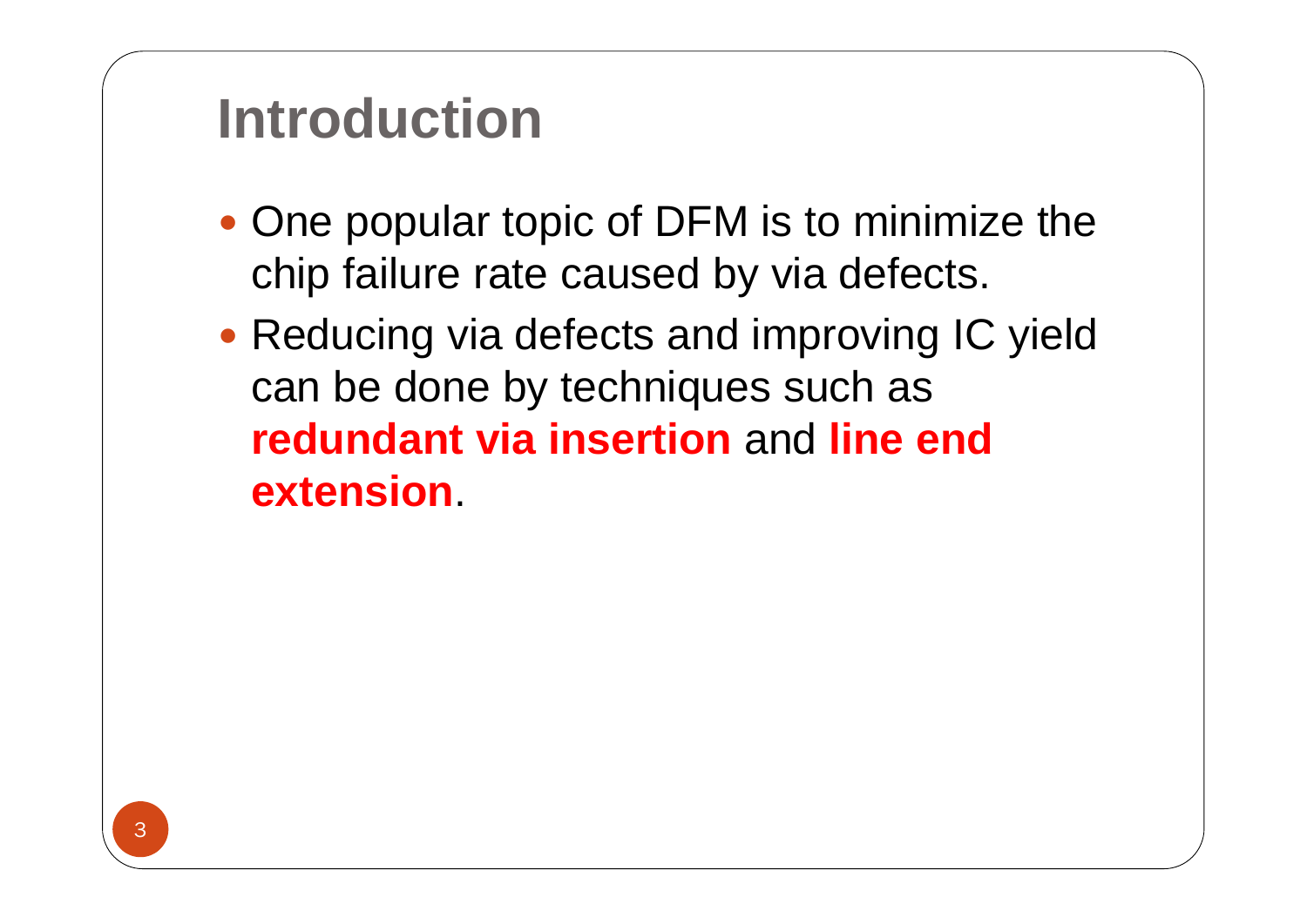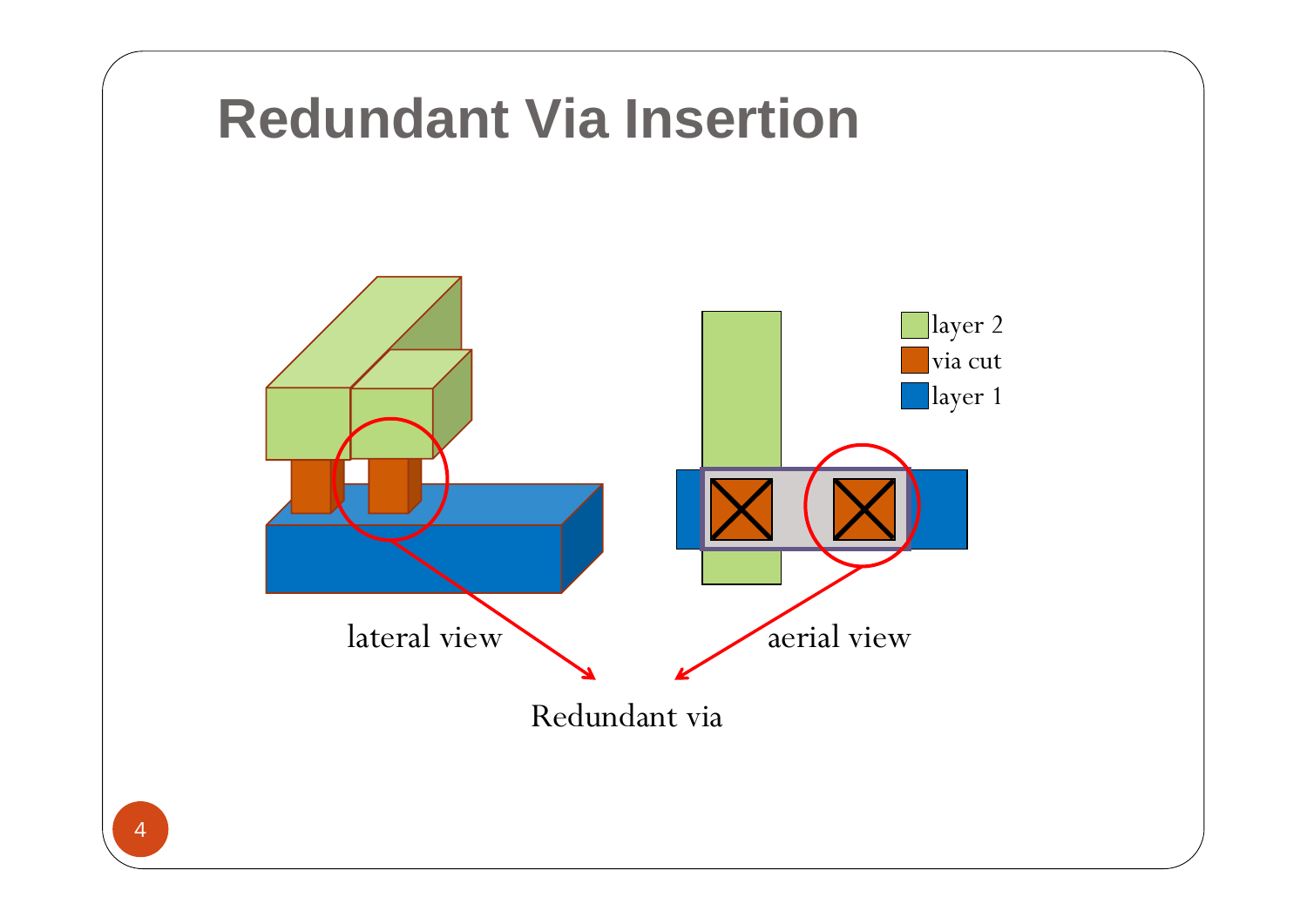

5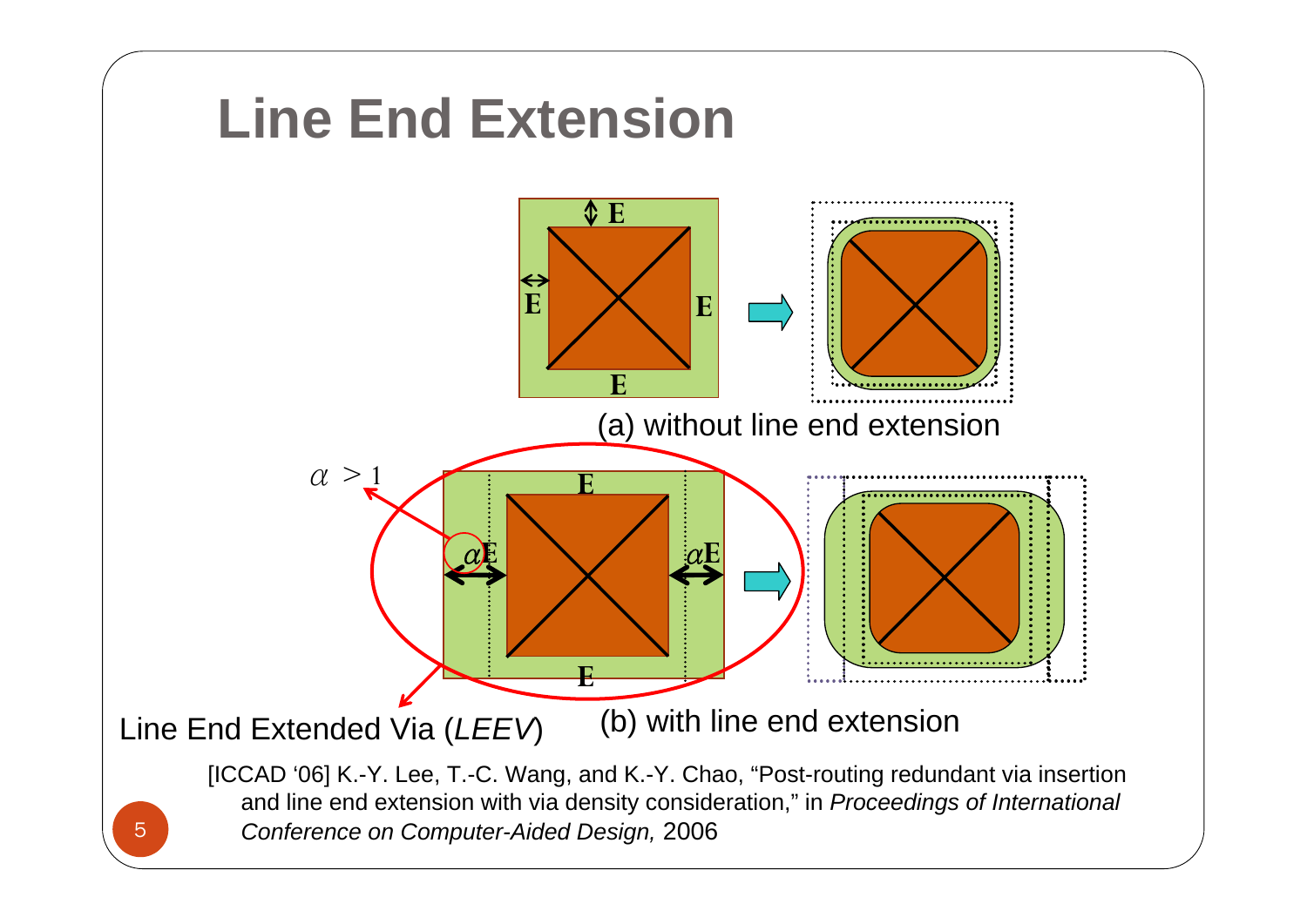# **Line End Extension (Cont'd)**

• Eight types

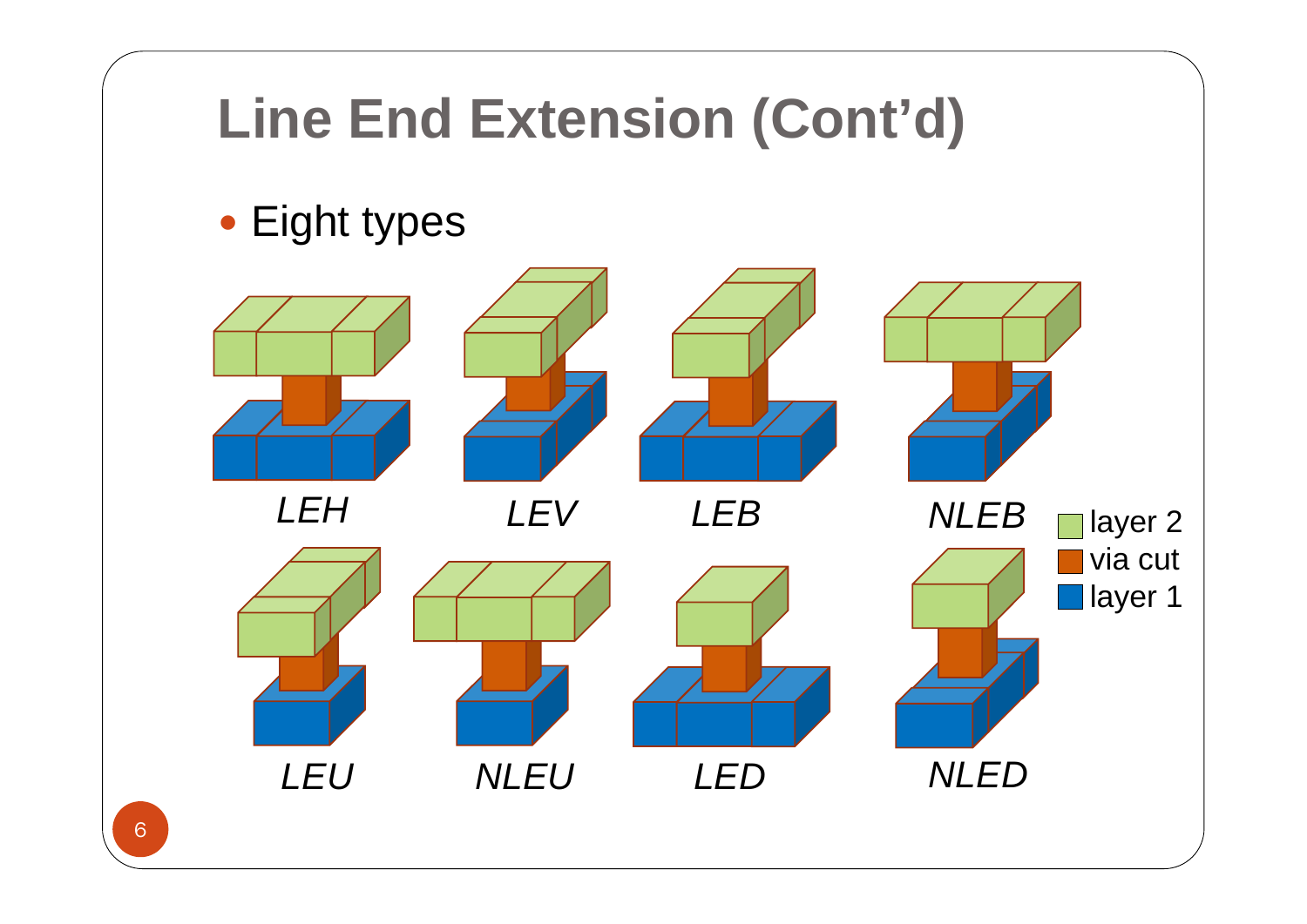#### **Motivating Example**

- Four single vias  $(v_1, v_2, v_3, v_4)$  and four obstacles (*o<sub>1</sub>, o<sub>2</sub>, o<sub>3</sub>, o<sub>4</sub>).*
- Failure probabilities

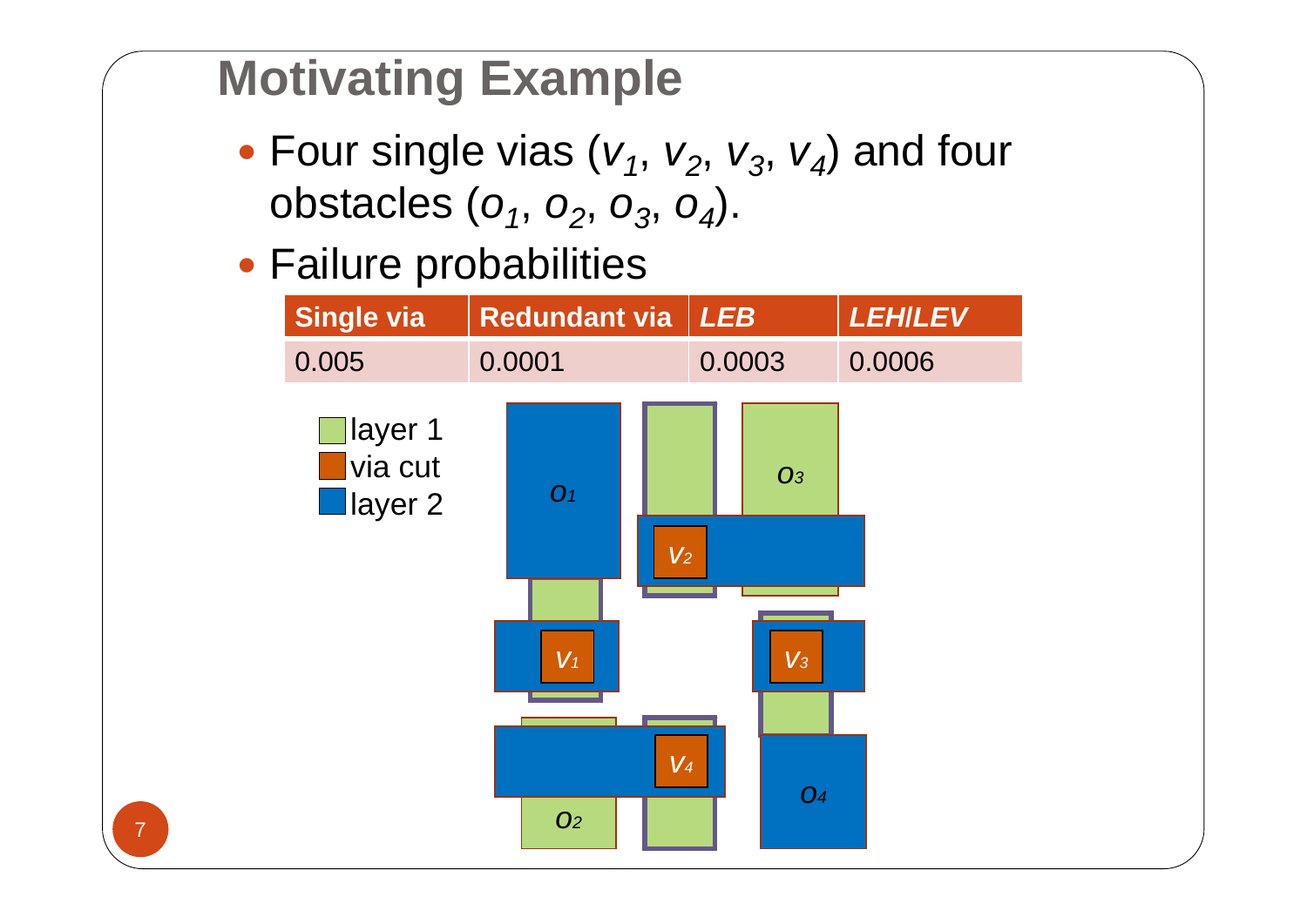#### **Motivating Example – Case A ([ICCAD '06])**

- Two redundant vias.
- One line end extension (*LEH*).
- Via yield =  $(1 0.005) \times (1 0.0001)^2$  $\mathsf{\times}(1\text{-}0.0006)=0.9942$

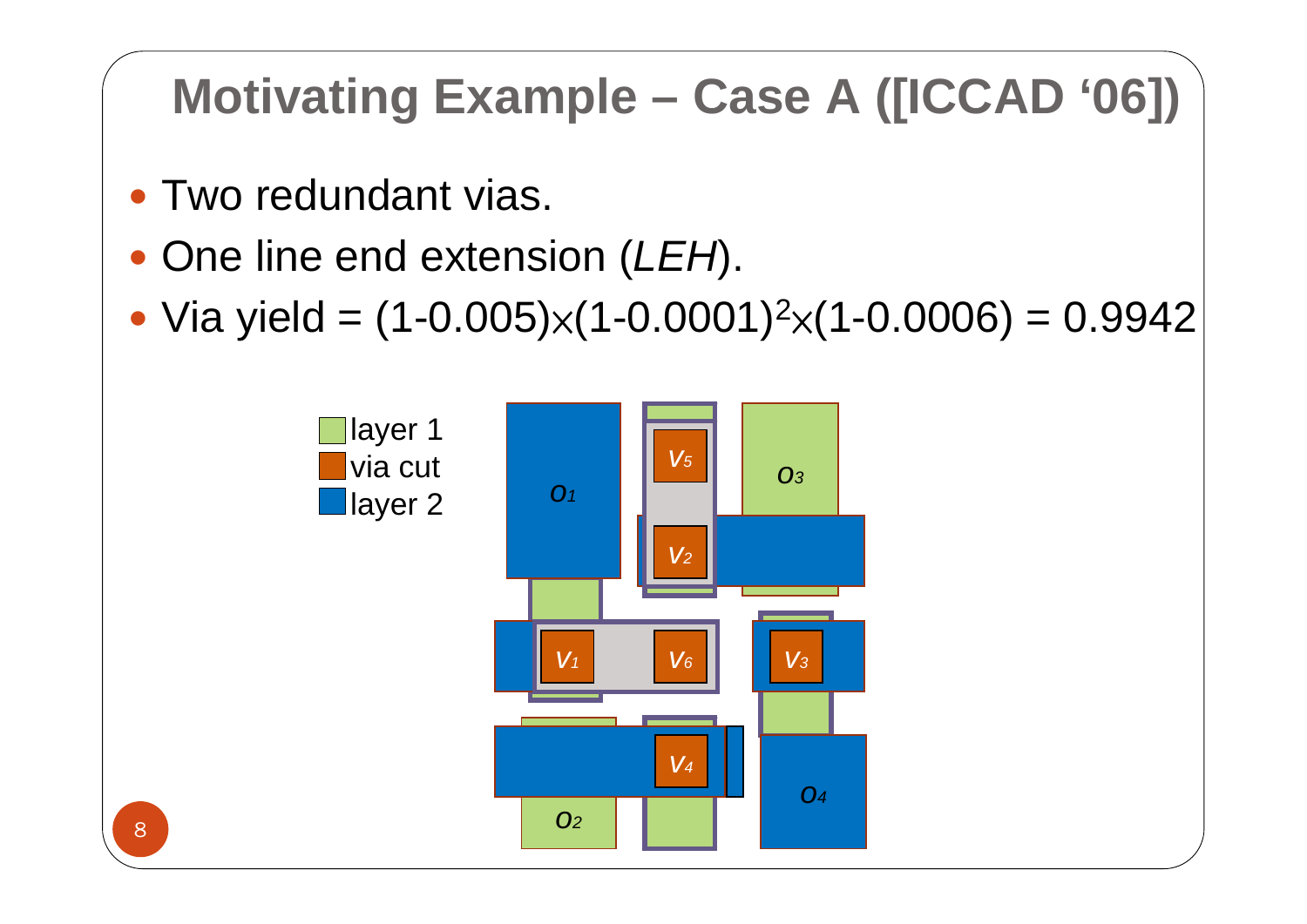## **Motivating Example – Case B**

- One redundant via.
- Three line end extensions (*LEH*).
- Via yield =  $(1 0.0001) \times (1 0.0006)^3 = 0.9981$

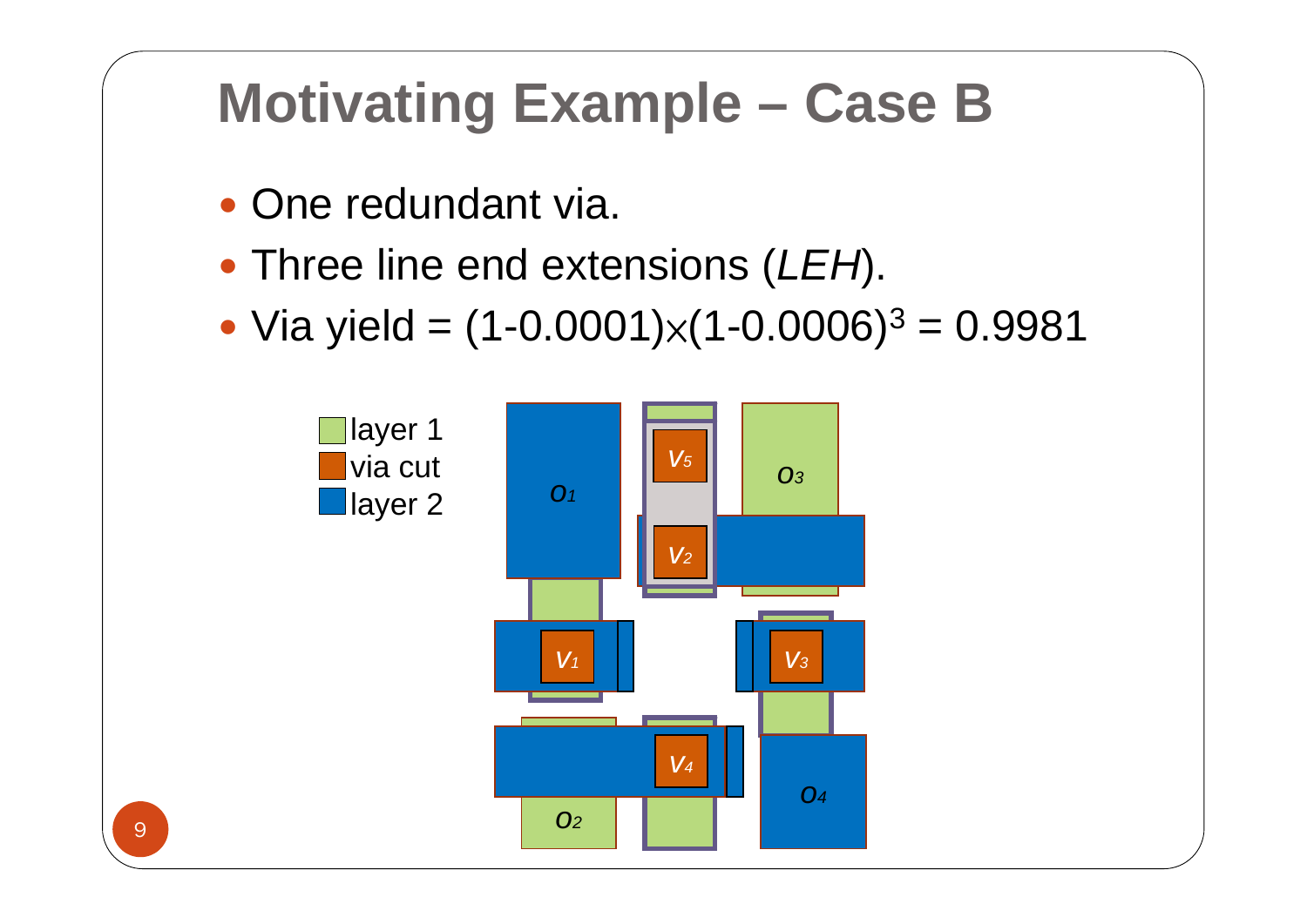#### **Motivating Example – Case C (using our algorithm)**

- One redundant via
- y Three line end extensions (one *LEB* via and two *LEH* vias)
- Via yield =  $(1 0.0001) \times (1 0.0003) \times (1 0.0006)^2 = 0.9984$

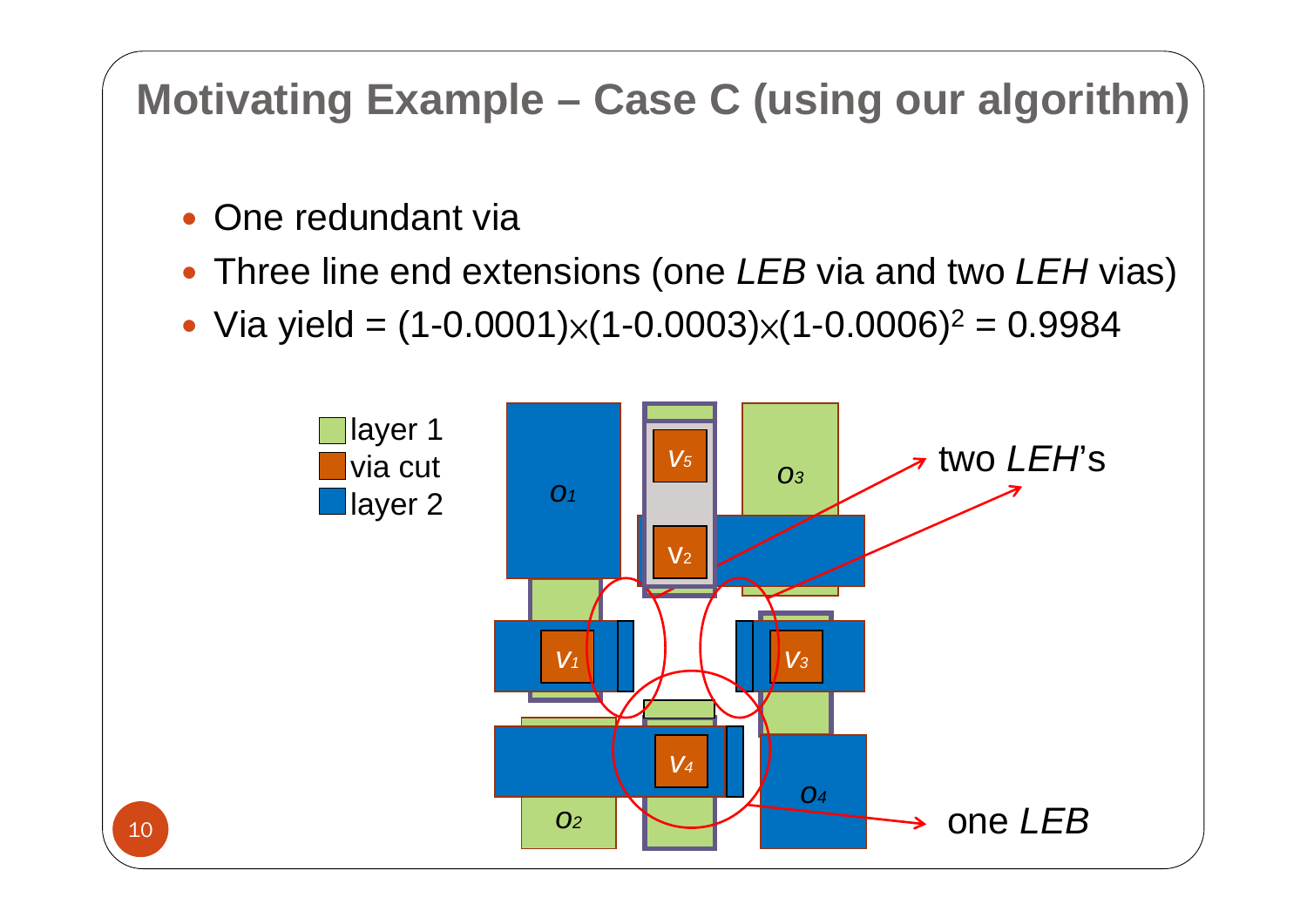## **Our Contributions**

- Considering eight types of line end extensions.
- Formulating a via yield optimization problem by simultaneous Redundant Via Insertion and Line End Extension (RVI/LEE).
- Proposing a zero-one Integer Linear Program (0-1 ILP) based approach to solve the RVI/LEE problem optimally.
- Using two speedup techniques to reduce runtime.
- Providing extensive experimental results to support our apporach.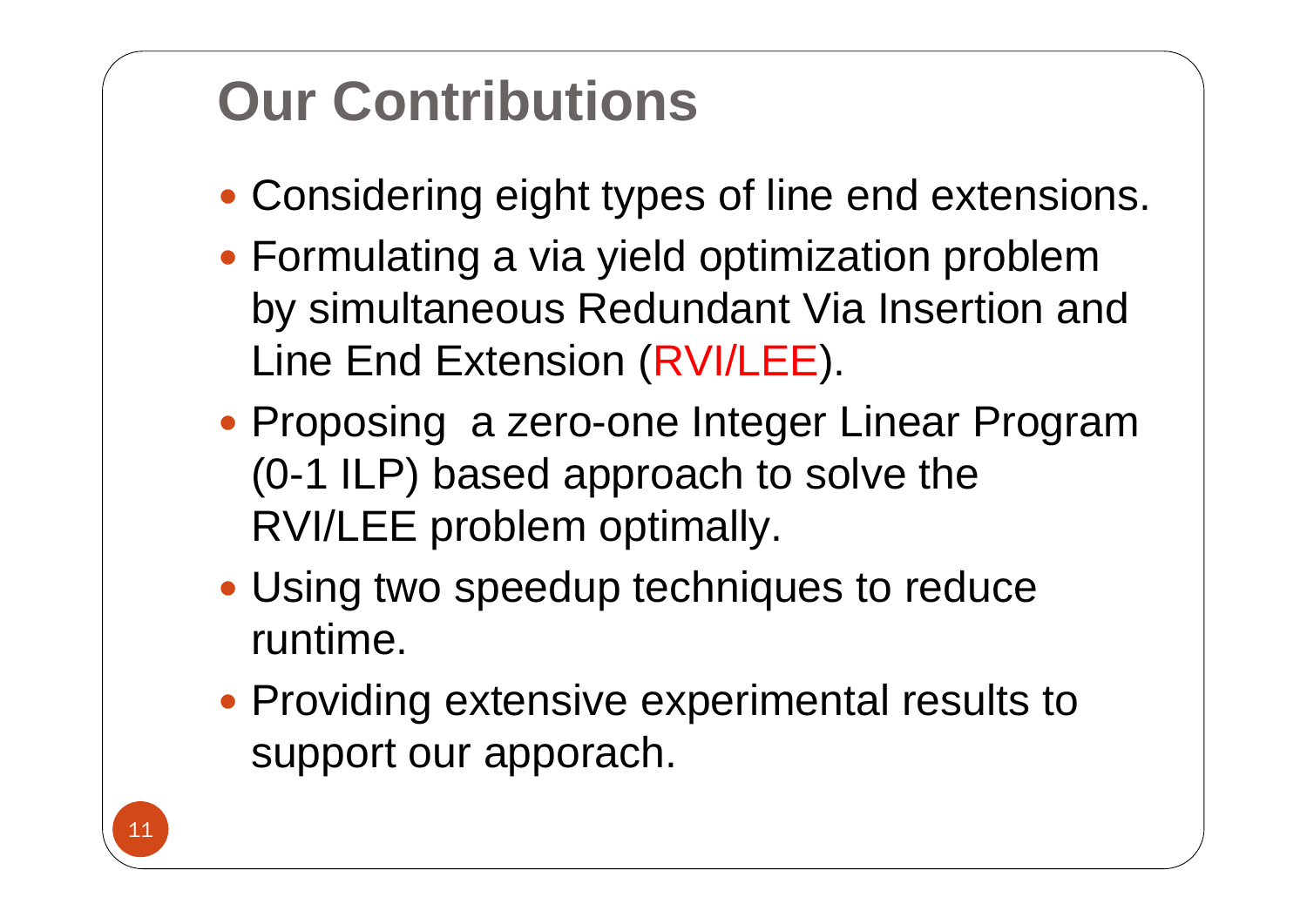## **Outline**

- Introduction
- y **Preliminaries and Problem Definition**
- Conflict Graph Construction
- ILP Approach
- Experimental Results
- Conclusion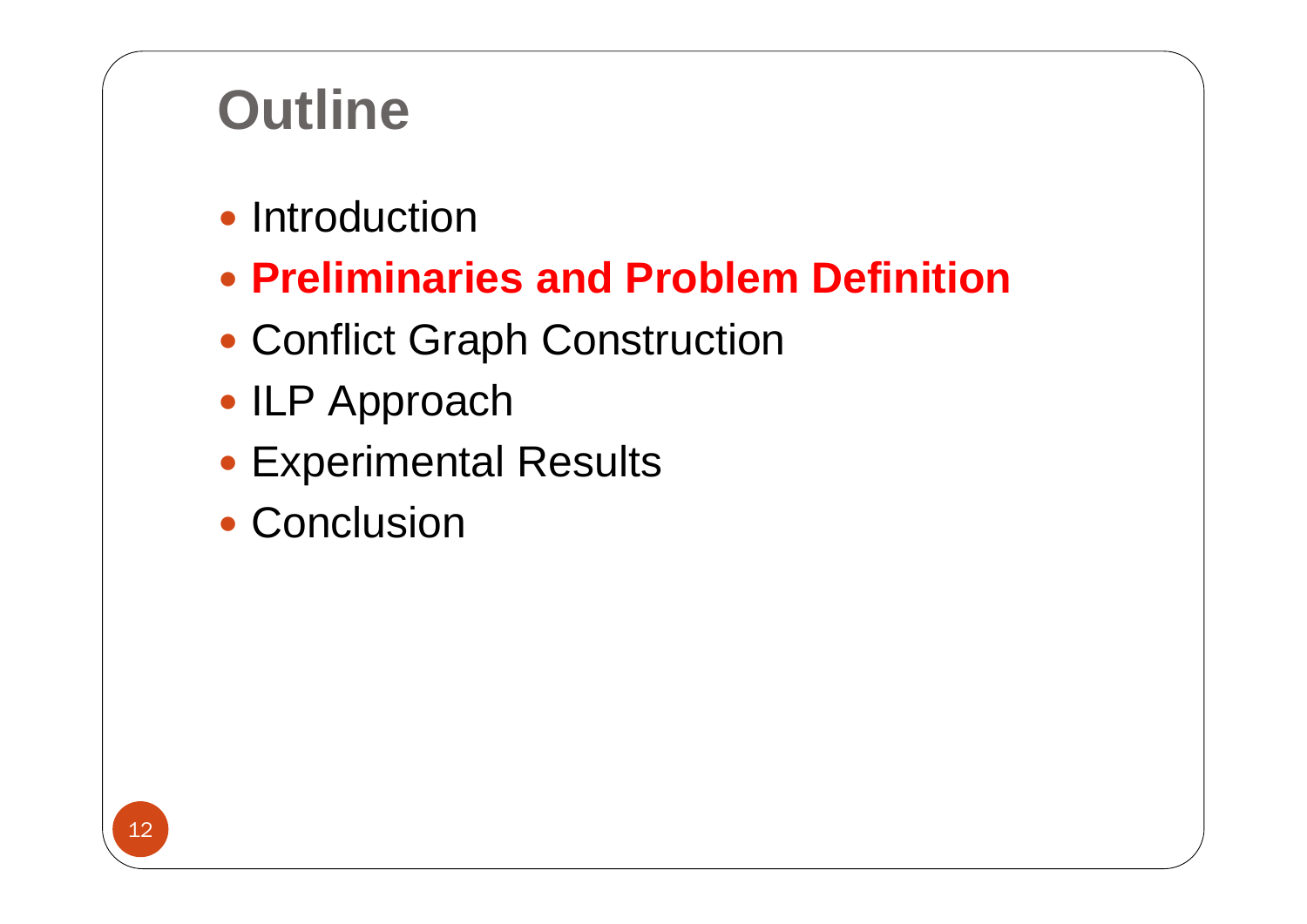

- y Feasible Double Via (*fDV*)
- **No violation of any design rule** 13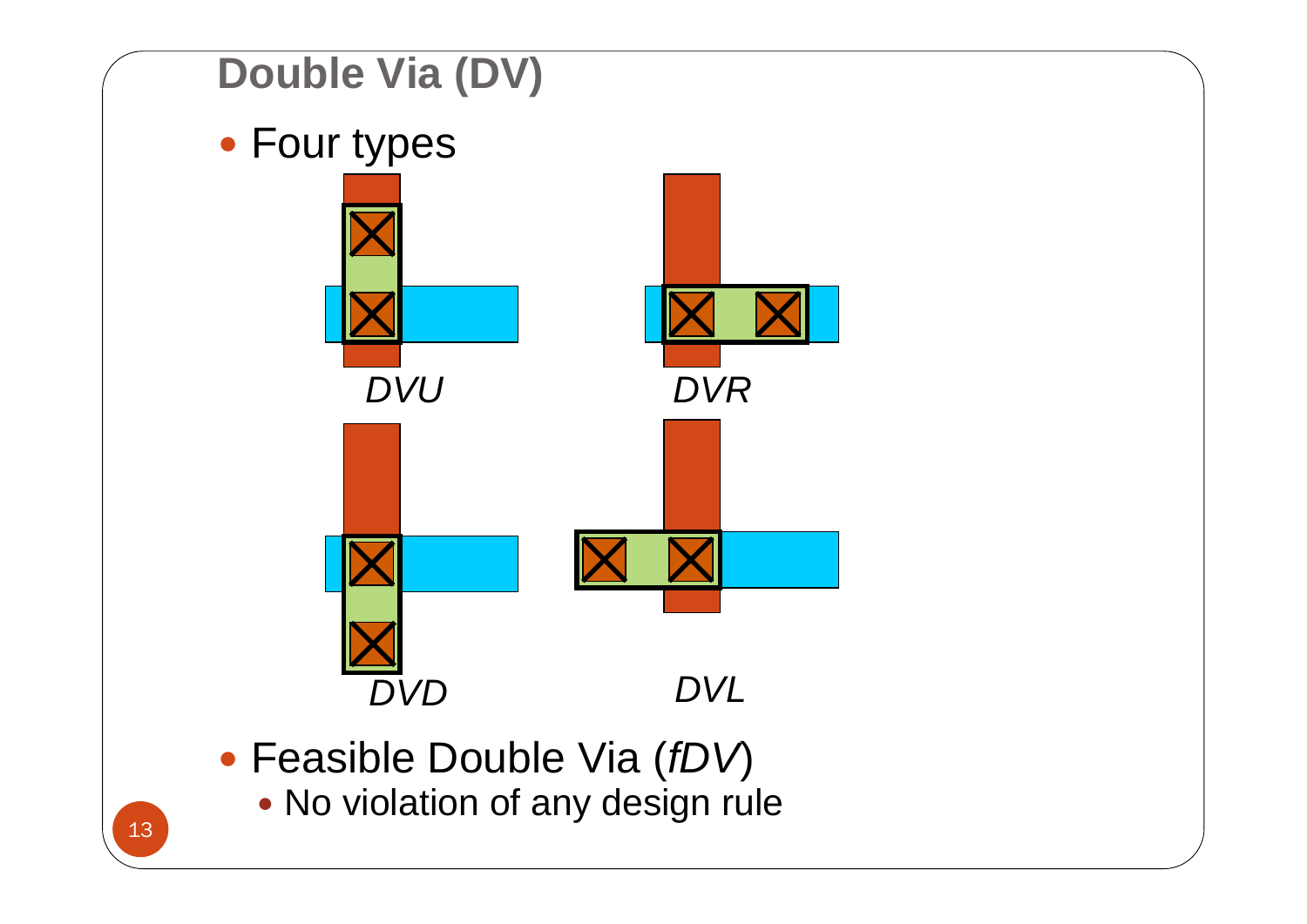## **Line End Extended Via** (LEEV)

- y Eight types (*LEH*, *LEV*, *LEB*, *NLEB*, *LEU*, *NLEU*, *LED*, and *NLED*)
- y Feasible Line End Extended Via (*fLEEV*)
	- No violation of any design rule
- Special cases

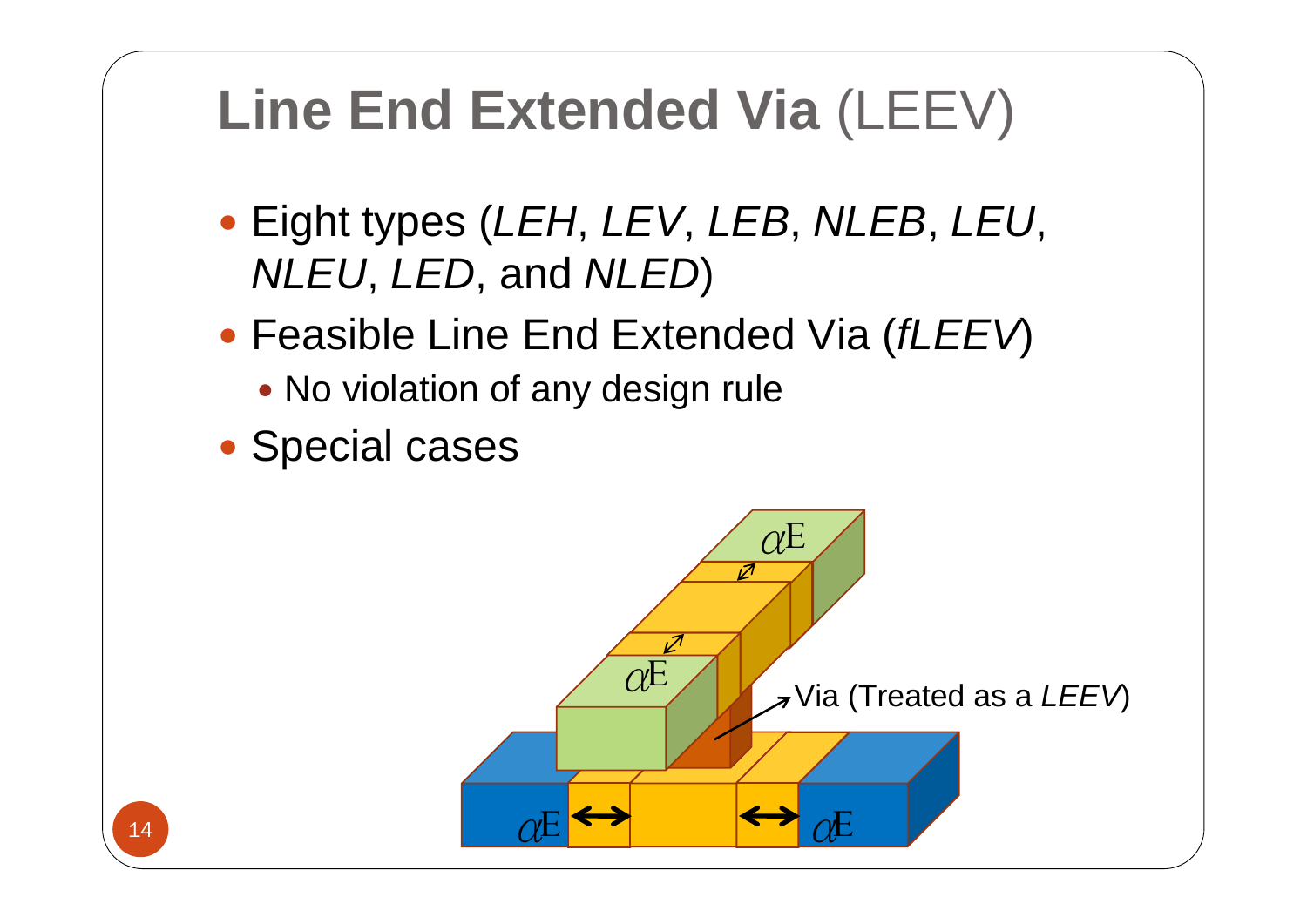## **Failure Probabilities**

- Thirteen types of vias
	- y *DVU*, *DVR*, *DVD*, *DVL*
	- y *LEH*, *LEV*, *LEB*, *NLEB*, *LEU*, *NLEU*, *LED*, *NLED*
	- Single Via type (SV)
- Each type of via has an independent failure probability.
- Via yield is computed by the product of nonfailure probabilities of all vias.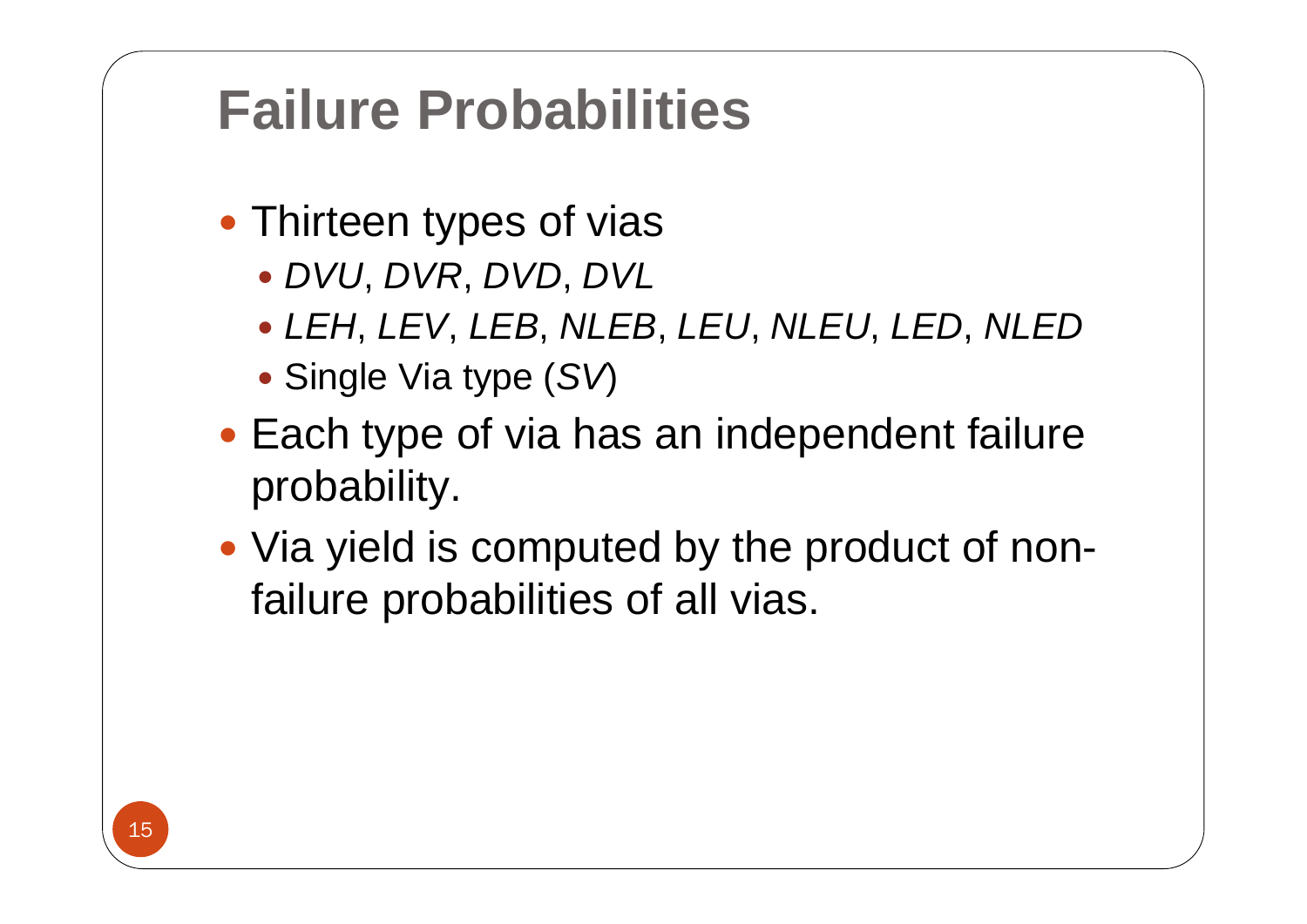## **Problem Definition**

- RVI/LEE problem
	- **Given a routed design, maximizing the via yield of** the design by **Redundant Via Insertion** and **Line End Extension**.
- Via yield model

$$
Yield = \prod_{i \in AV} (1 - Prob(vt(i)))
$$

- AV: the set of all single vias in the original layout.
- *vt(i)*: the resultant via type of *i* after redundant via insertion and line end extension.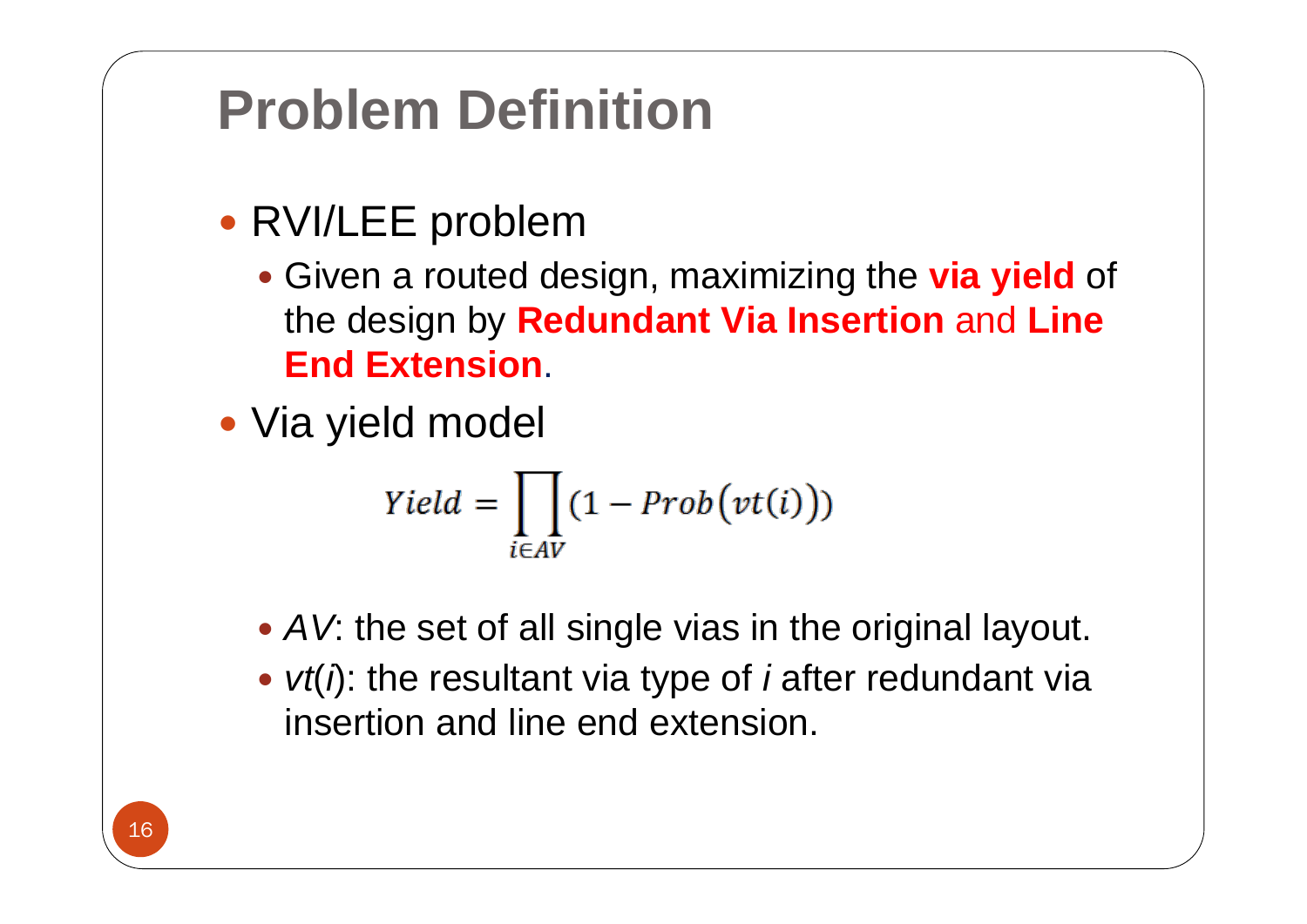## **Outline**

- Introduction
- Preliminaries and Problem Definition
- **Conflict Graph Construction**
- ILP Approach
- Experimental Results
- Conclusion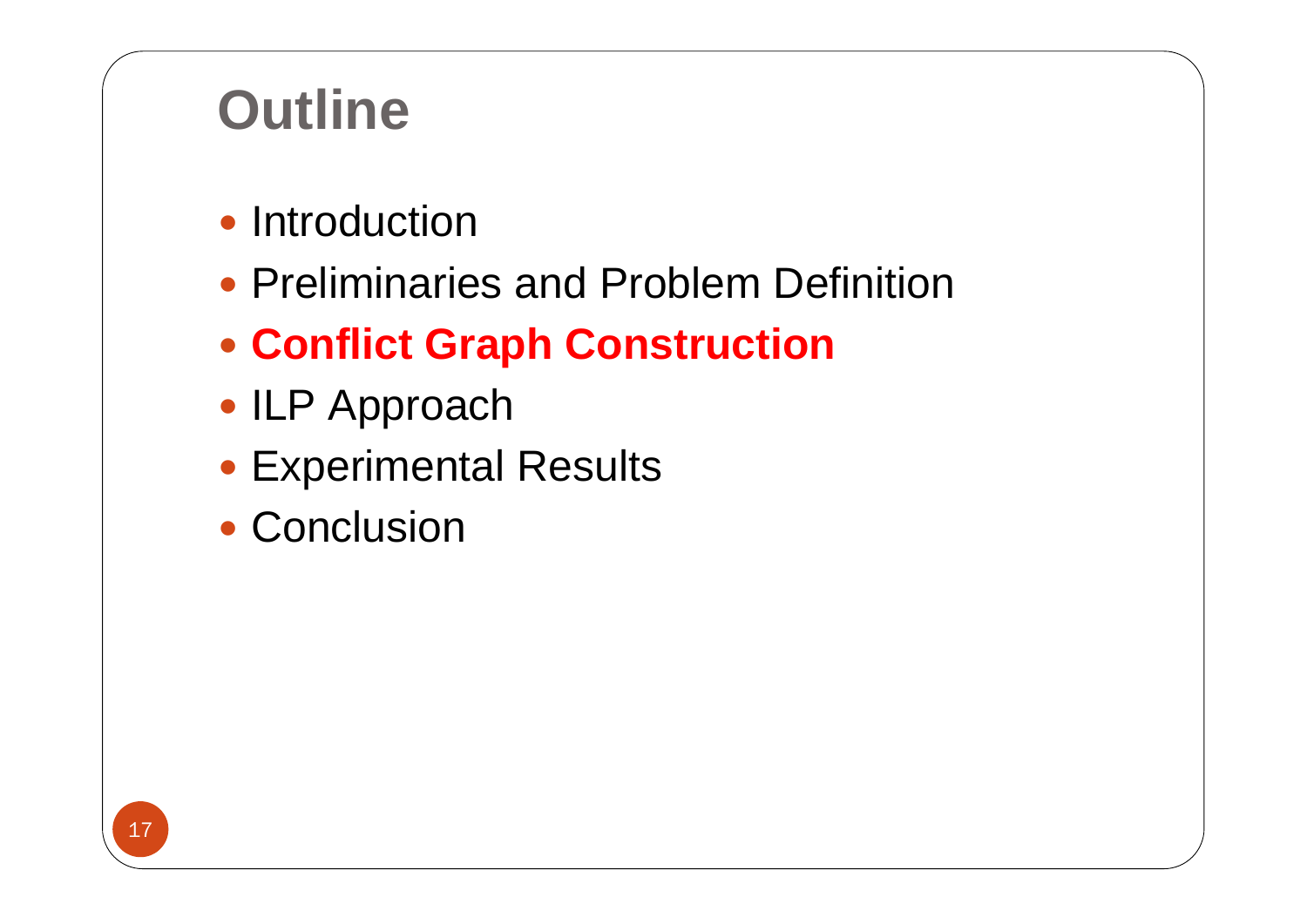# **Conflict Graph (CG)**

- $CG(V, E = E_1 \cup E_X)$
- Vertex set V
	- At most thirteen vertices (four *fDV* vertices, eight *fLEEV* vertices, one *SV* vertex) for each single via.
- Edge set *E* 
	- An edge exists if two end vertices cannot be chosen simultaneously.
	- Internal edge set E<sub>i</sub>: each edge connects two vertices from the same single via.
	- $\bullet$  External edge set  $E_{\chi}$ : each edge connects two vertices from different single vias.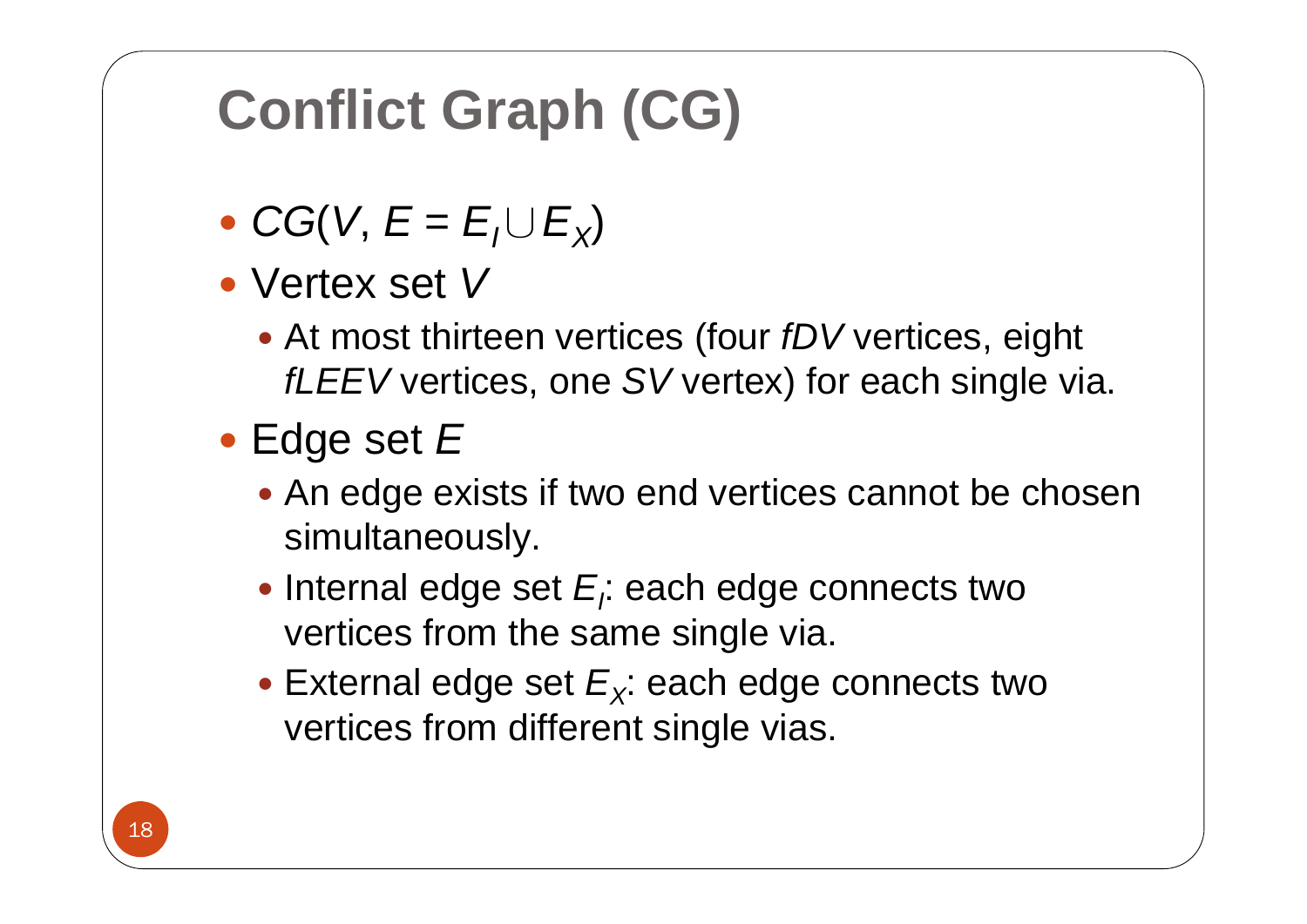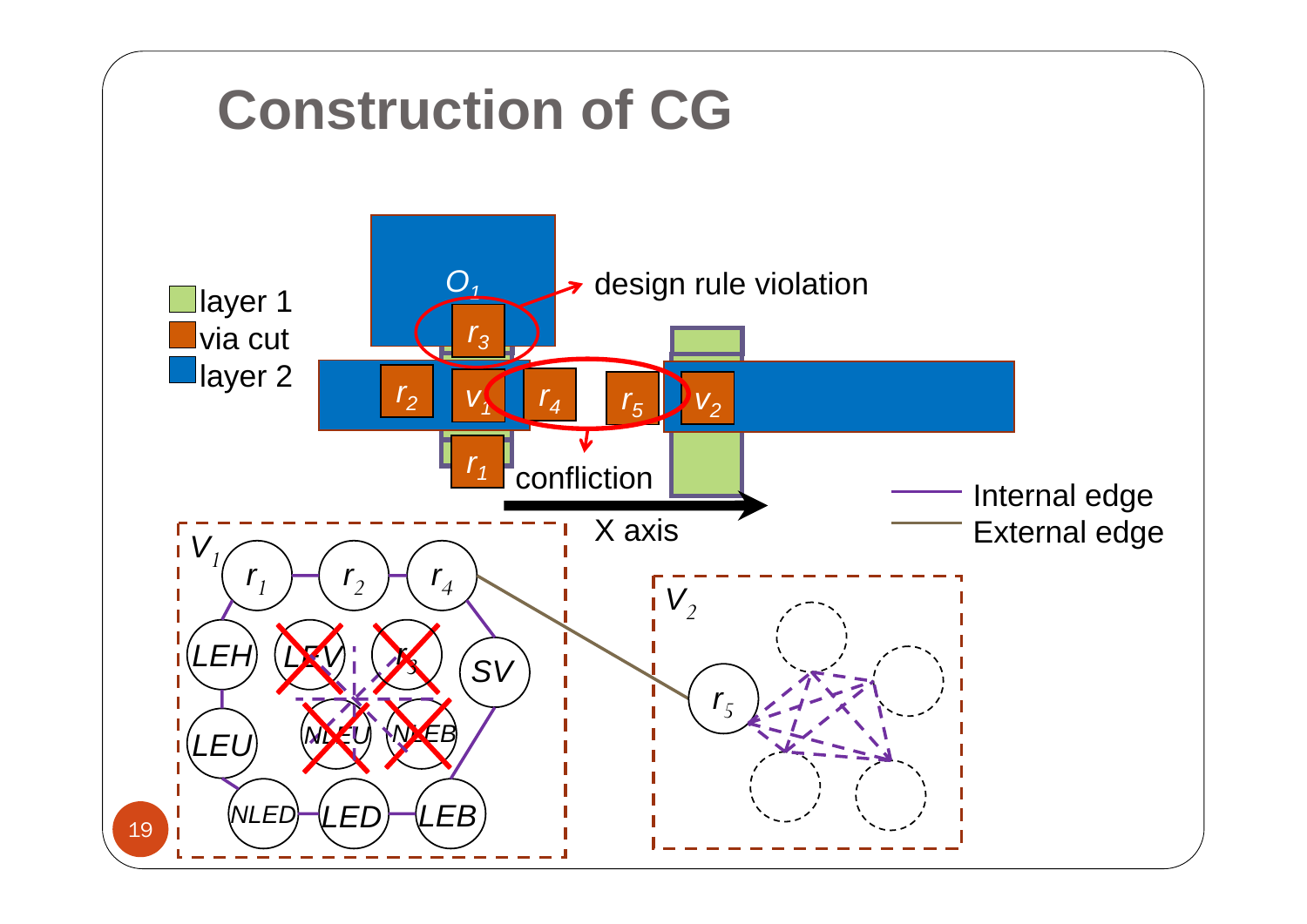## **Outline**

- Introduction
- Preliminaries and Problem Definition
- Conflict Graph Construction
- y **ILP Approach**
- Experimental Results
- Conclusion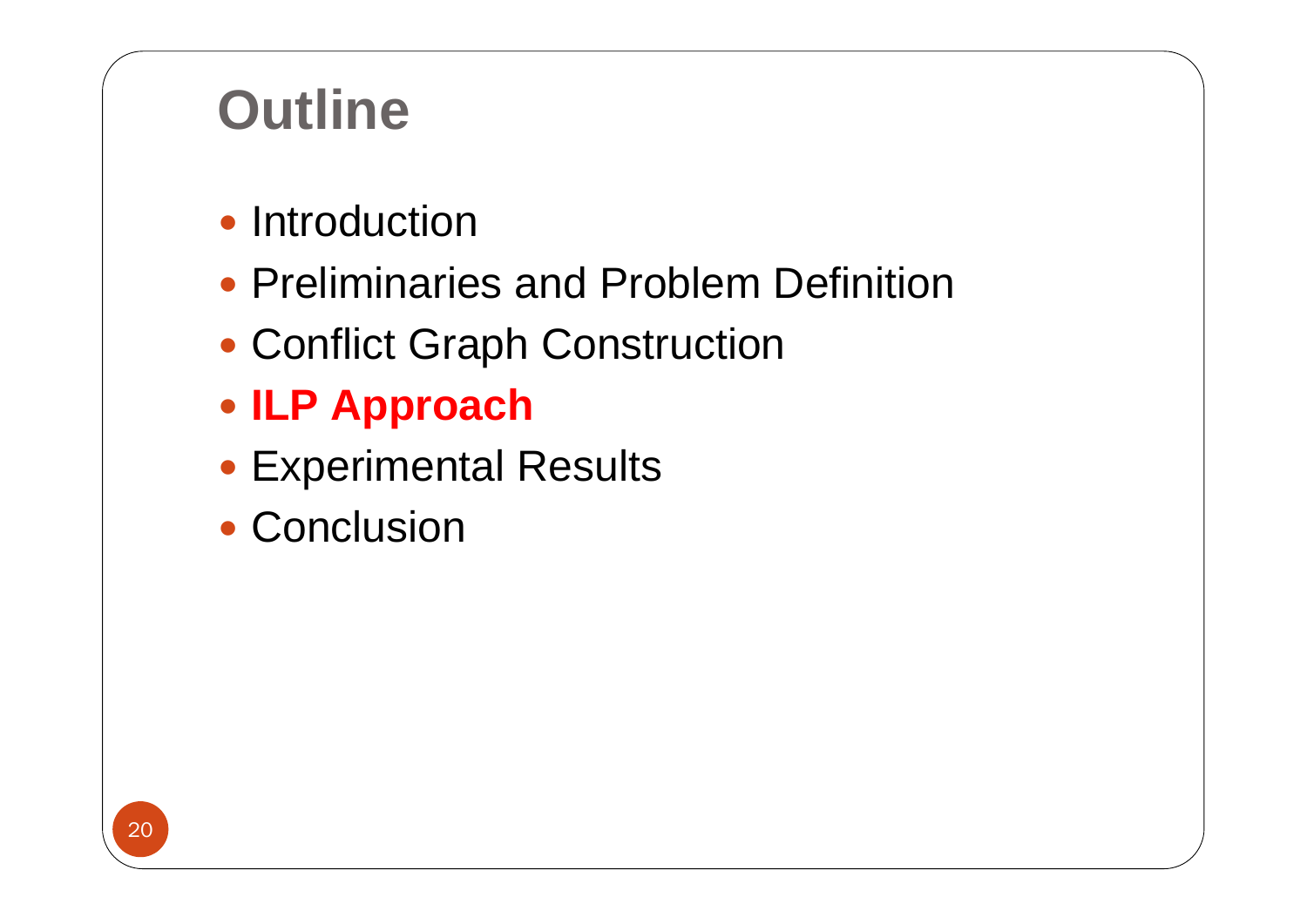**0-1 ILP Formulation** Yield =  $\Big| \Big(1 - Prob(vt(i)))$  $i\in AV$  $\log Yield = \log(\prod (1 - Prob(vt(i)))$ i∈AV  $=$   $\sum$  log(1 – Prob(vt(i)))  $i \in AV$  $= \sum_{i \in AV} \left| \sum_{v_i, v_i \in V_i} r_{i,j} \times \log \left( 1 - Prob\left(t(v_{i,j})\right) \right) \right|$ 

> *Vi*: the set of vertices that originate from single via *i*. *t*( *vi,j*): via type of vertex *vi,j* .

*ri,j*: binary variable (1: *vi,j* is chosen; 0: *vi,j* is not chosen)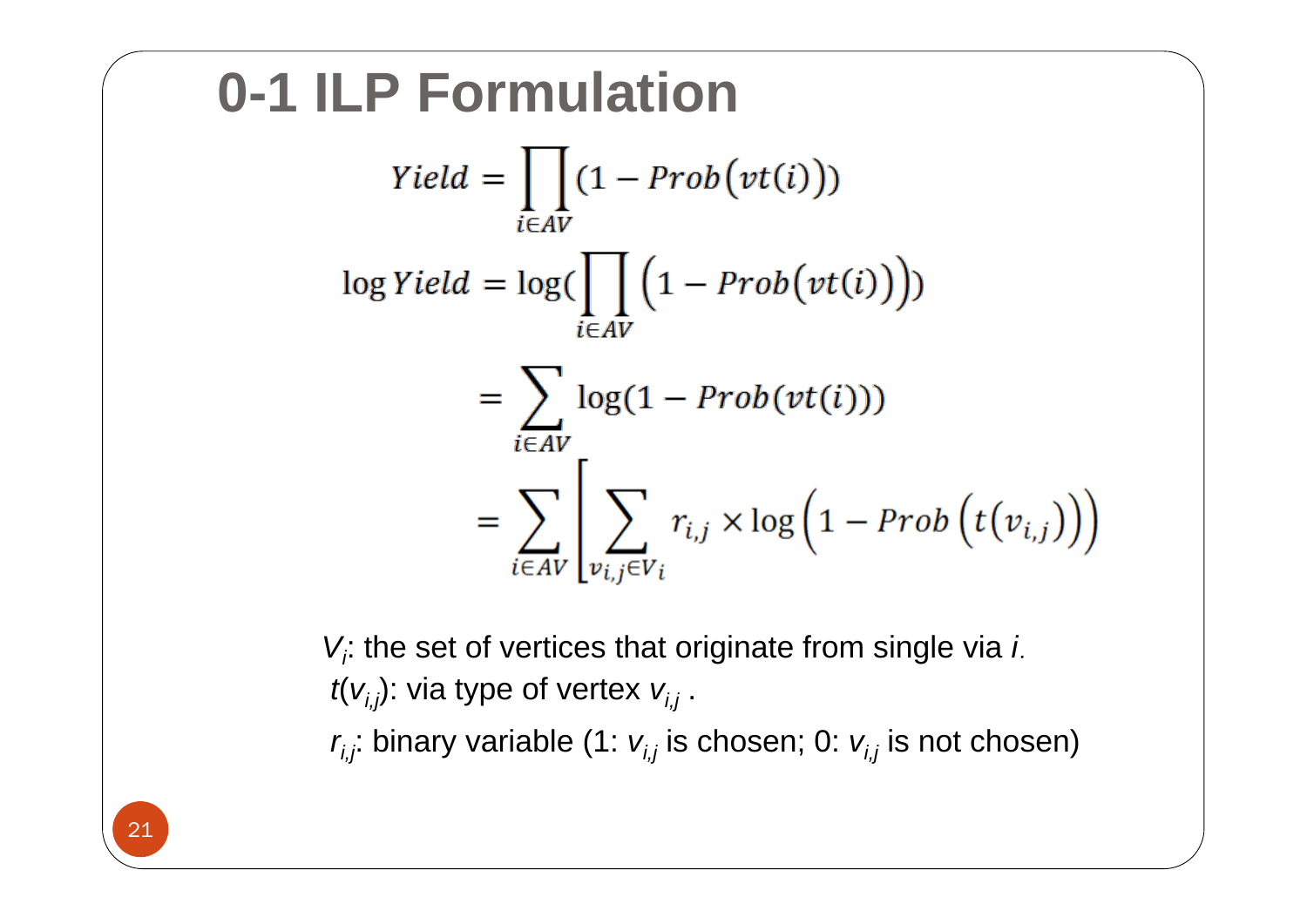#### **0-1 ILP Formulation (cont'd)**

$$
\max \sum_{i \in AV} \left[ \sum_{v_{i,j} \in V_i} r_{i,j} \times \log \left( 1 - Prob\left(t(v_{i,j})\right)\right) \right]
$$

Subject to:  $r_{i,j} \in \{0, 1\}$ 

 $\forall i \in AV, \forall v_{i,j} \in V_i$ 

 $\sum_{i,j} r_{i,j} \leq 1$  $v_{i,i}$  $\in V_i$ 

 $\forall i \in AV$ 

 $r_{i,j} + r_{i',j'} \leq 1$ 

 $\forall (v_{i,j}, v_{i',j'}) \in E_x$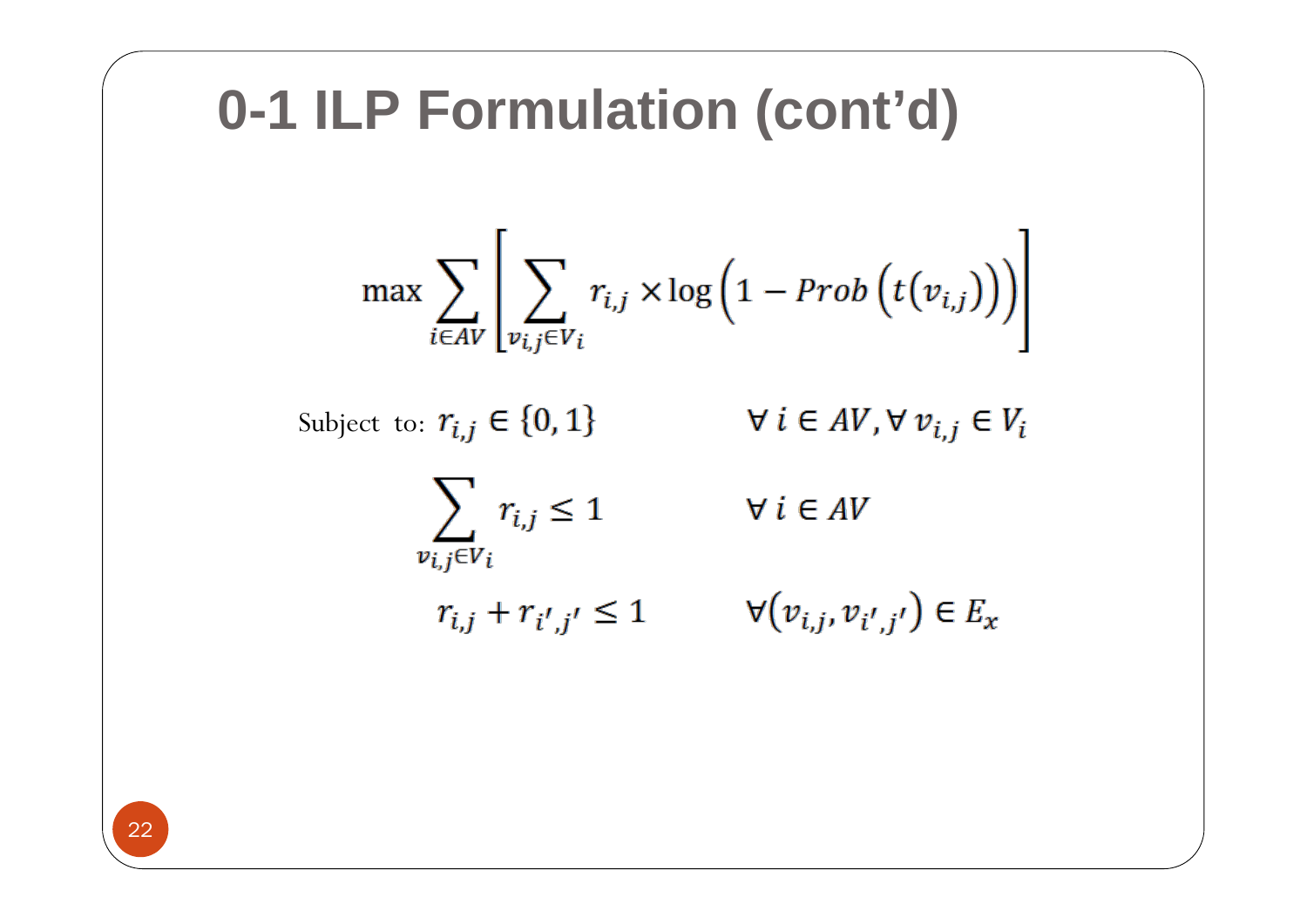

 $AV = \{V_1, V_2\}$  $V_1 = \{v_{1,SV}, v_{1,LEH}\}$  $V_2 = \{v_{2,DV1}, v_{2,DV2}, v_{2,SV}\}$  $\max$   $r_{1,SV} \times \log(1 - Prob(t(v_{1,SV})) + r_{1,LEH} \times \log(1 - Prob(t(v_{1,LEH})))$ +  $r_{2,DV1} \times \log(1 - Prob(t(v_{2,DV1}))) + r_{2,DV2} \times \log(1 - Prob(t(v_{2,DV2})))$  $+r_{2,SV} \times \log(1 - Prob(t(v_{2,SV}))$ 

subject to:

$$
r_{1,SV} = \{0,1\} \quad r_{1,LEH} = \{0,1\} \quad r_{2,DV2} = \{0,1\} \quad r_{2,DV3} = \{0,1\} \quad r_{2,SV} = \{0,1\}
$$
\n
$$
r_{1,SV} + r_{1,LEH} = 1
$$
\n
$$
r_{2,DV1} + r_{2,DV2} + r_{2,SV} = 1
$$
\n
$$
r_{1,LEH} + r_{2,DV1} \le 1
$$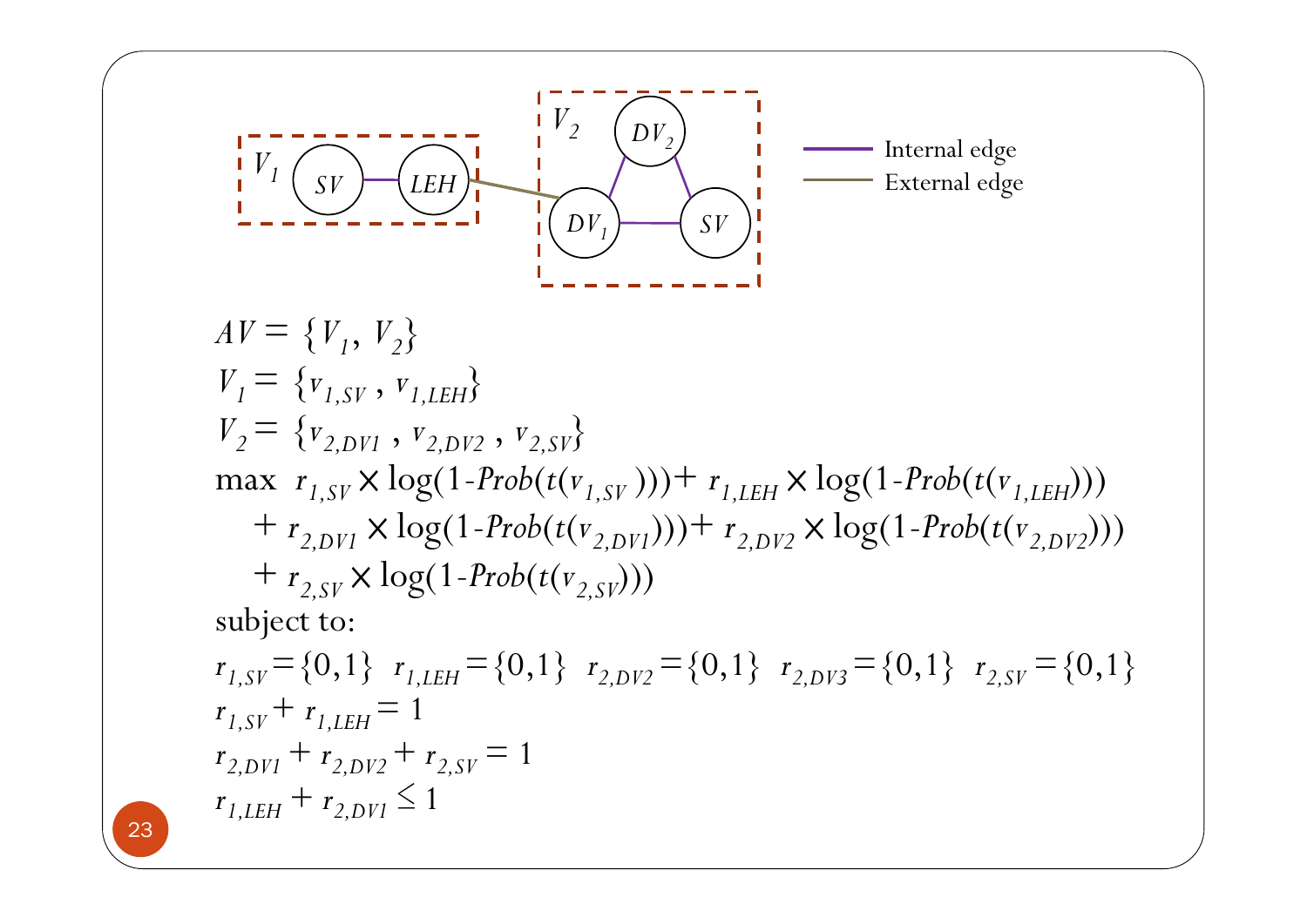# **Speedup Methods (Pre-selection)**

#### • Pre-selection

- y Reducing *CG* size.
- A vertex can be pre-selected if its failure probability is the lowest almost all vertices originating from the same single via and it is not connected by any external edges.



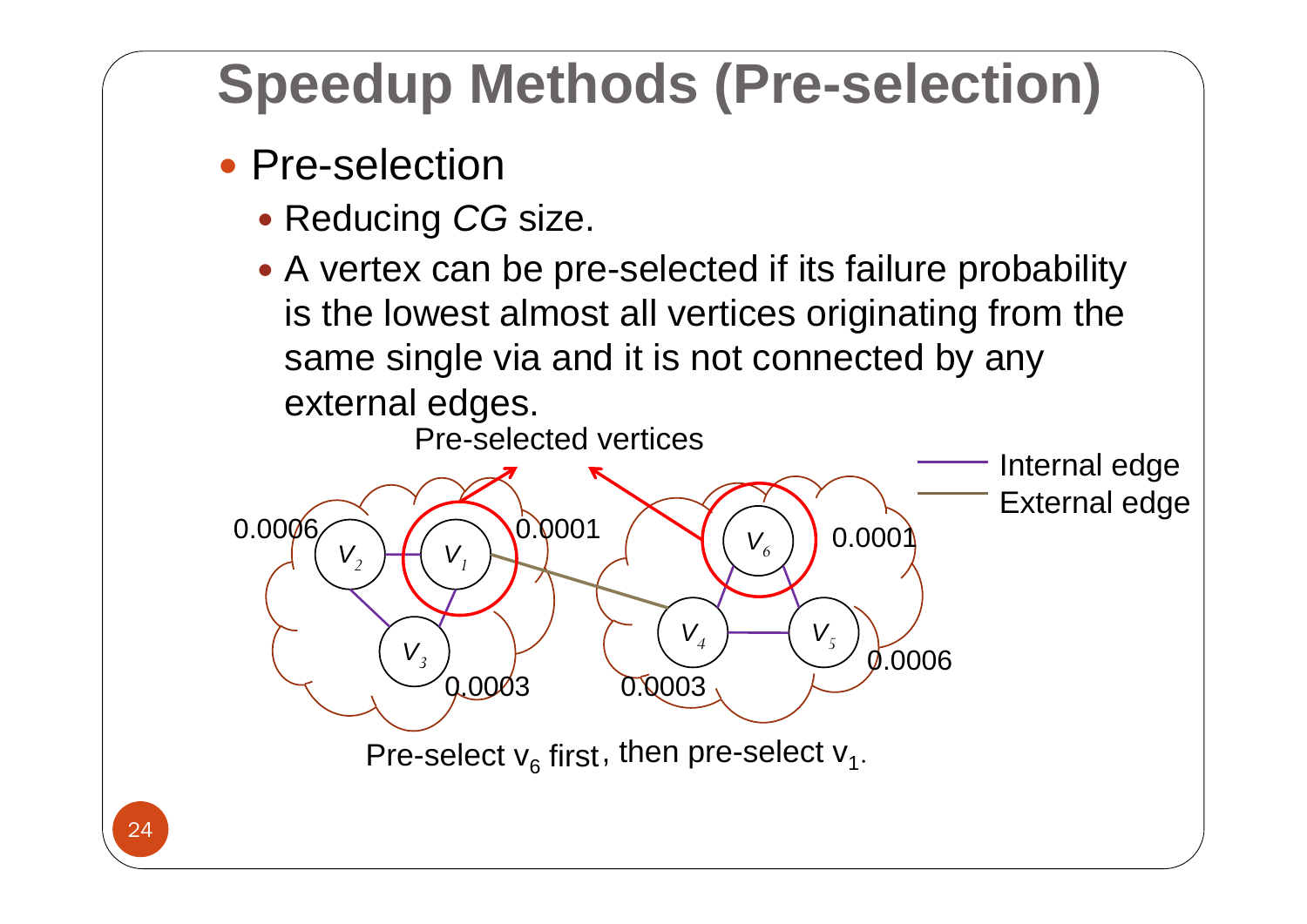### **Speedup Methods (Connected Components)**

- Connected components
	- Each is separately solved by a 0-1 ILP.

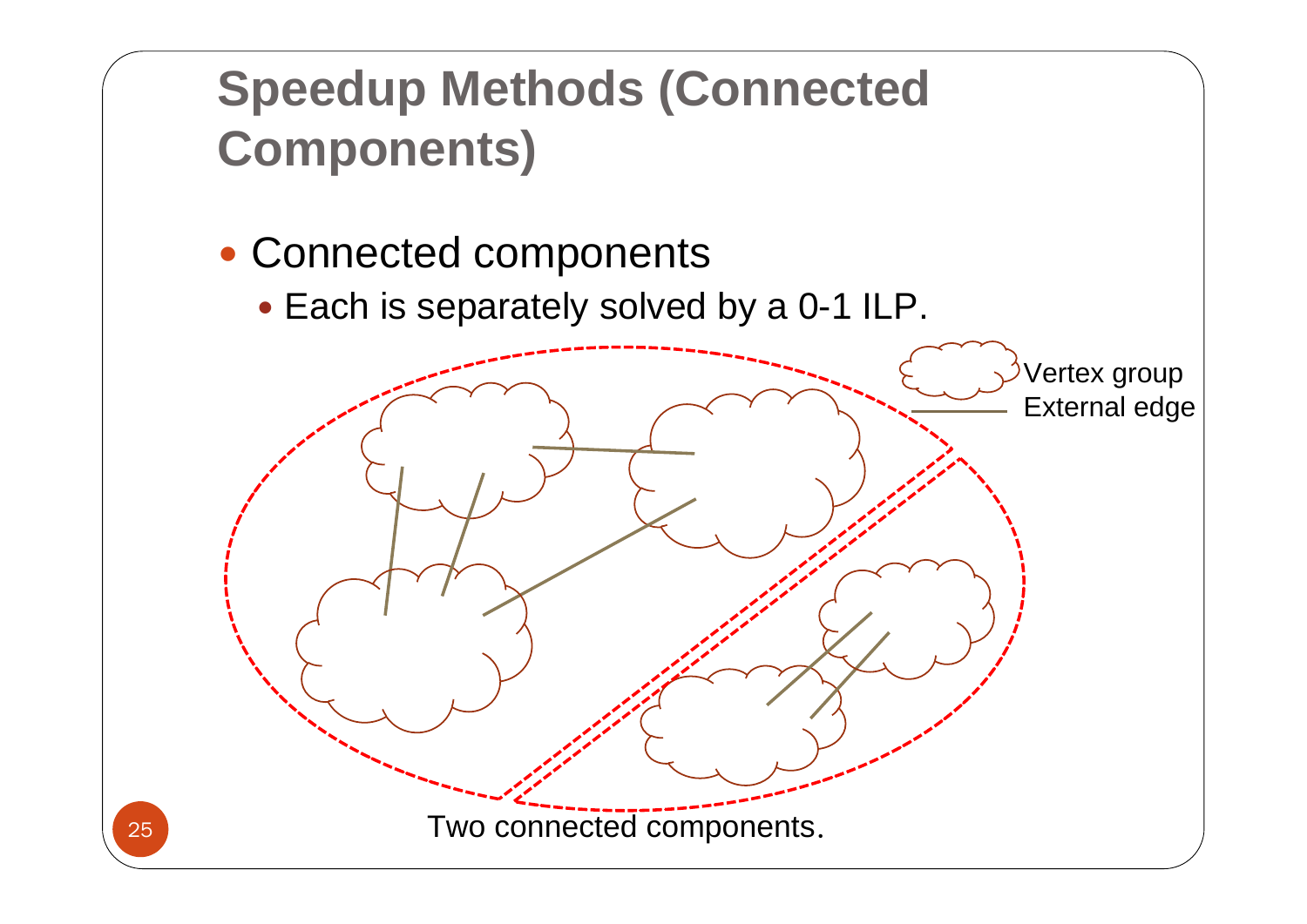# **Speedup Methods (Cont'd)**

- Overall approach
	- First reducing the size of the conflict graph by preselecting vertices.
	- Then dividing the remaining graph into connected components, and using the 0-1 ILP approach for every connected component.
	- At the end, collecting all the individual solutions of connected components and the pre-selected vertices to produce the final solution.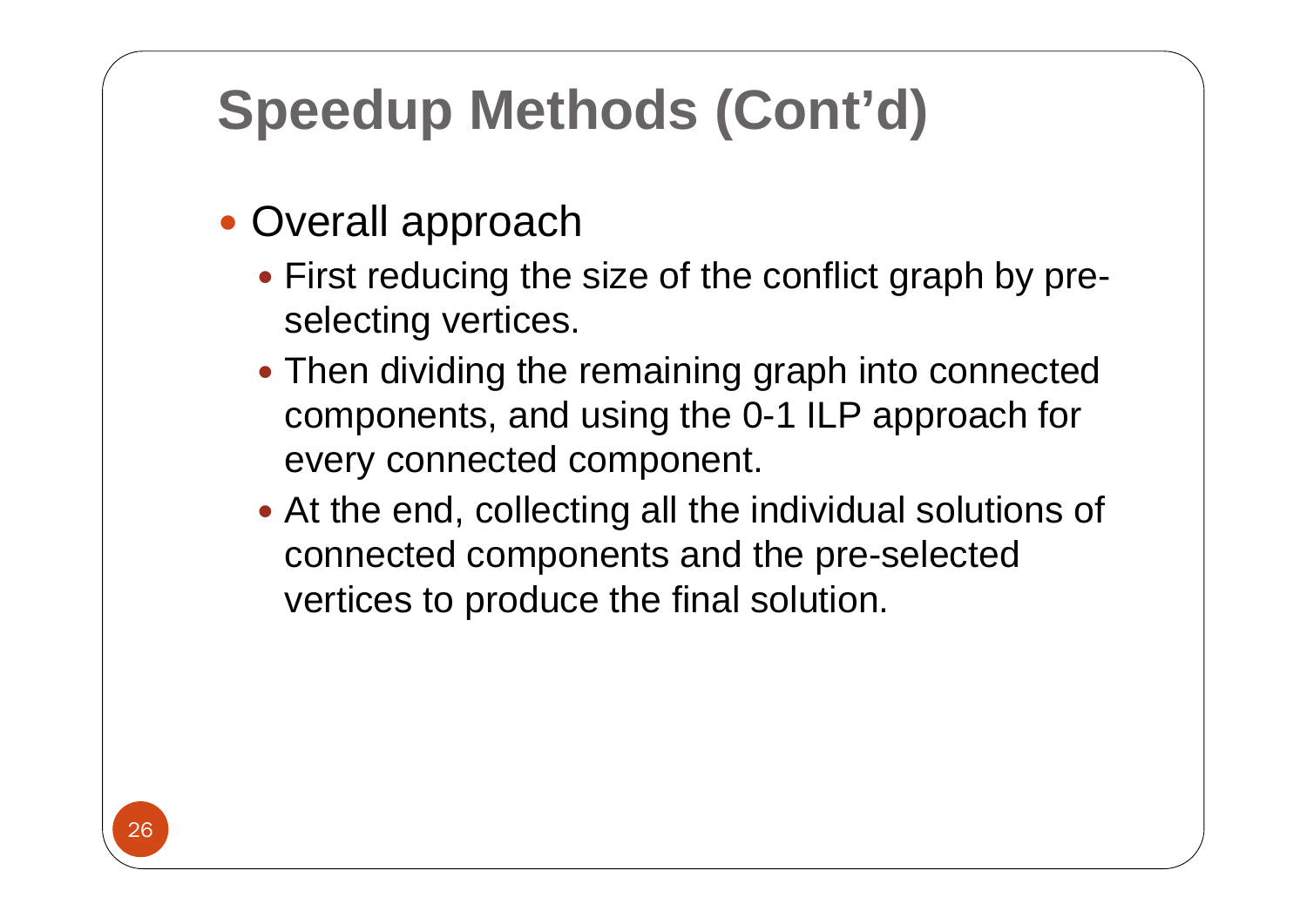#### **Extension**

- RVI/LEH problem [ICCAD '06]
	- Objectives: to first insert as many redundant vias as possible and to then replace as many remaining single vias by *LEH* vias as possible.
- Modifications
	- CG: keeping vertices of double vias, *LEH*'s, and SV's as well as their associated edges.
	- Objective function of 0-1 ILP:

$$
\max \sum_{i \in AV} \{C_1 \times \sum_{v_{i,j} \in DV_i} r_{i,j} \times \log(1 - Prob(DV))
$$
  
+
$$
C_2 \times \sum_{v_{i,j} \in LEH_i} r_{i,j} \times \log(1 - Prob(LEH))
$$
  
+
$$
C_3 \times \sum_{v_{i,j} \in V_i - DV_i - LEH_i} r_{i,j} \times \log(1 - Prob(SV)) \}
$$
  

$$
C_3 < 0
$$
  

$$
C_2 < C_3 \times \frac{\log(1 - Prob(SV))}{\log(1 - Prob(LEH))} \times (|AV| + 1)
$$
  

$$
C_1 < \frac{C_2 \times \log(1 - Prob(LEH)) - \log(1 - Prob(SV))}{\log(1 - Prob(DV))} \times (|AV| + 1)
$$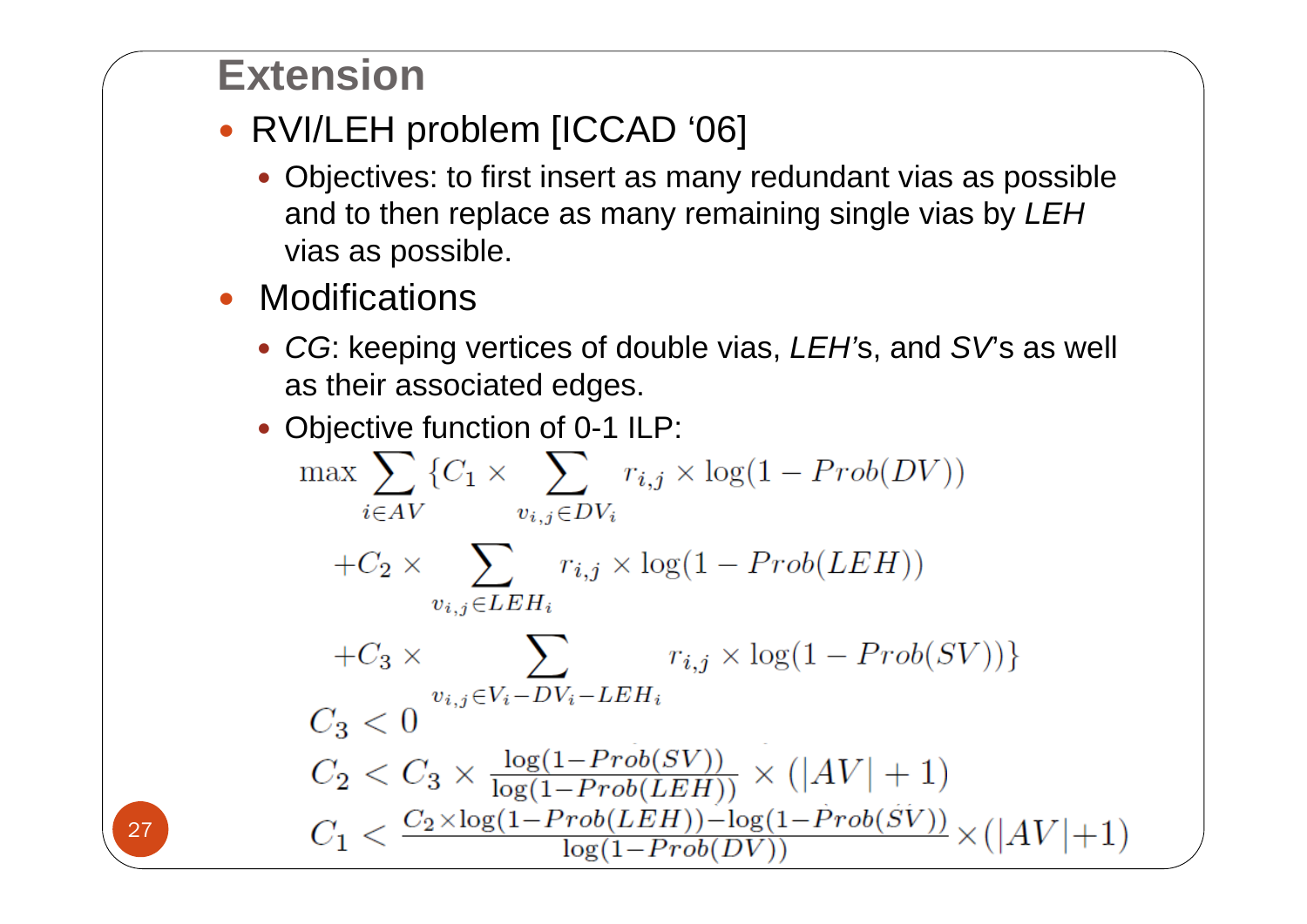## **Outline**

- Introduction
- Preliminaries and Problem Definition
- Conflict Graph Construction
- ILP Approach
- y **Experimental Results**
- Conclusion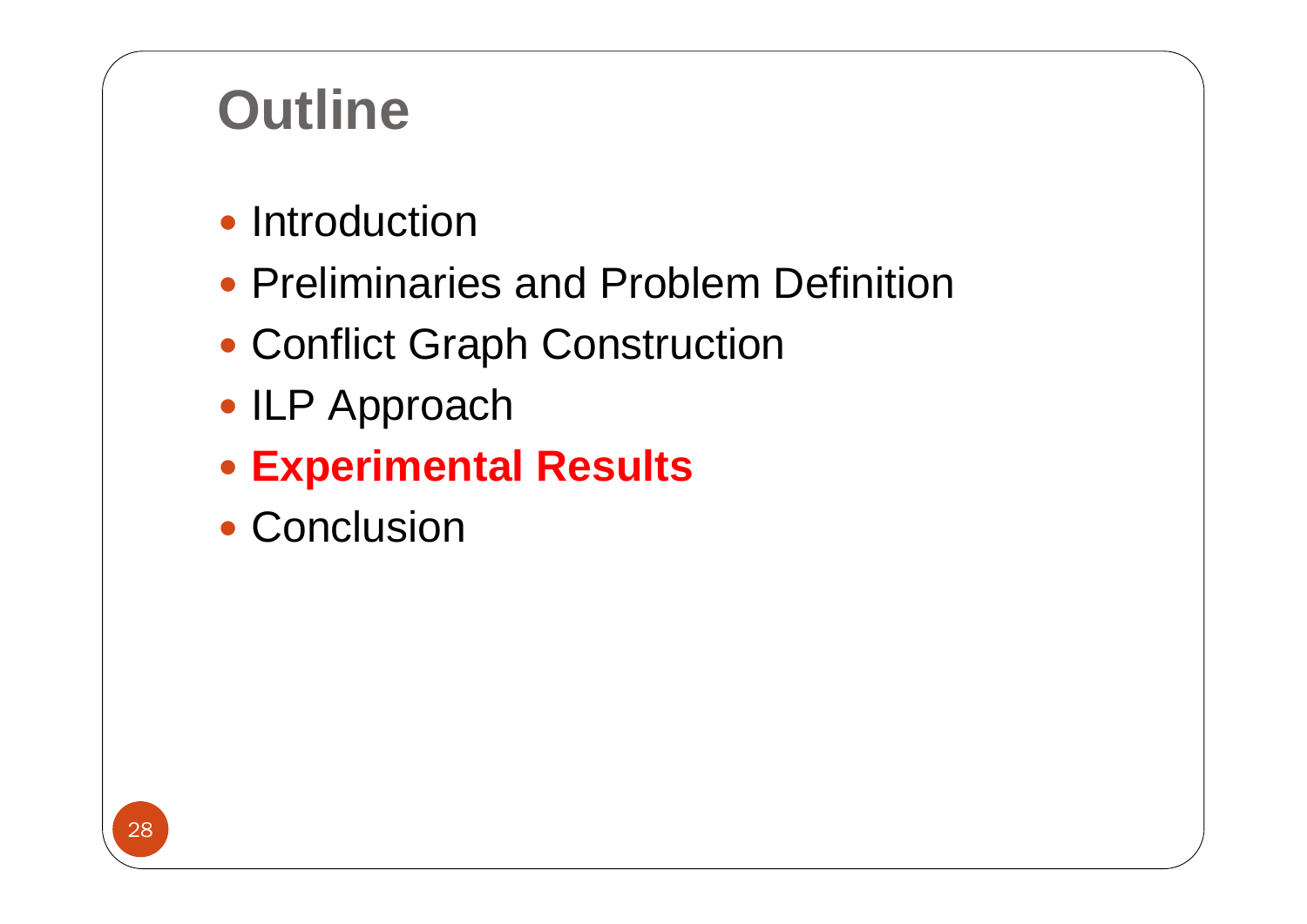#### **Experiment Platform and Test Cases**

- $\bullet$  CPU: 2.4GHz
- RAM: 8GB
- ILP solver: lp\_solve

| Circuit            | $#$ Layers | $\#\text{Nets}$ | $\#\mathrm{V}$ ias | #Objects |
|--------------------|------------|-----------------|--------------------|----------|
| struct             | 3          | 1920            | 7598               | 39984    |
| primary1           | 3          | 904             | 5536               | 26911    |
| primary2           | 3          | 3029            | 23154              | 110776   |
| s5378              | 3          | 1694            | 6739               | 35117    |
| s9234              | 3          | 1478            | 5365               | 28985    |
| s13207             | 3          | 3778            | 13972              | 75080    |
| s15850             | 3          | 4471            | 16922              | 90085    |
| s38417             | 3          | 11309           | 40942              | 221006   |
| s38584             | 3          | 14754           | 55381              | 297442   |
| $_{\mathrm{mcc1}}$ | 4          | 802             | 5948               | 26852    |
| mcc2               | 4          | 7118            | 34376              | 154560   |
| C1                 | 5          | 4309            | 24594              | 267403   |
| C2                 | 5          | 5252            | 41157              | 350983   |
| C3                 | 5          | 18157           | 127059             | 1187970  |
| C <sub>4</sub>     | 5          | 17692           | 151912             | 1237897  |
| C5                 | 5          | 44720           | 357386             | 3566384  |
| $d$ ma_ $d$ fm     | 6          | 13256           | 108401             | 100699   |
| dsp1_dfm           | 6          | 28447           | 223550             | 182326   |
| $dsp2\_dfm$        | 6          | 28431           | 232613             | 191614   |
| risc1_dfm          | 6          | 34034           | 344391             | 294973   |
| risc2_dfm          | 6          | 34034           | 350558             | 294500   |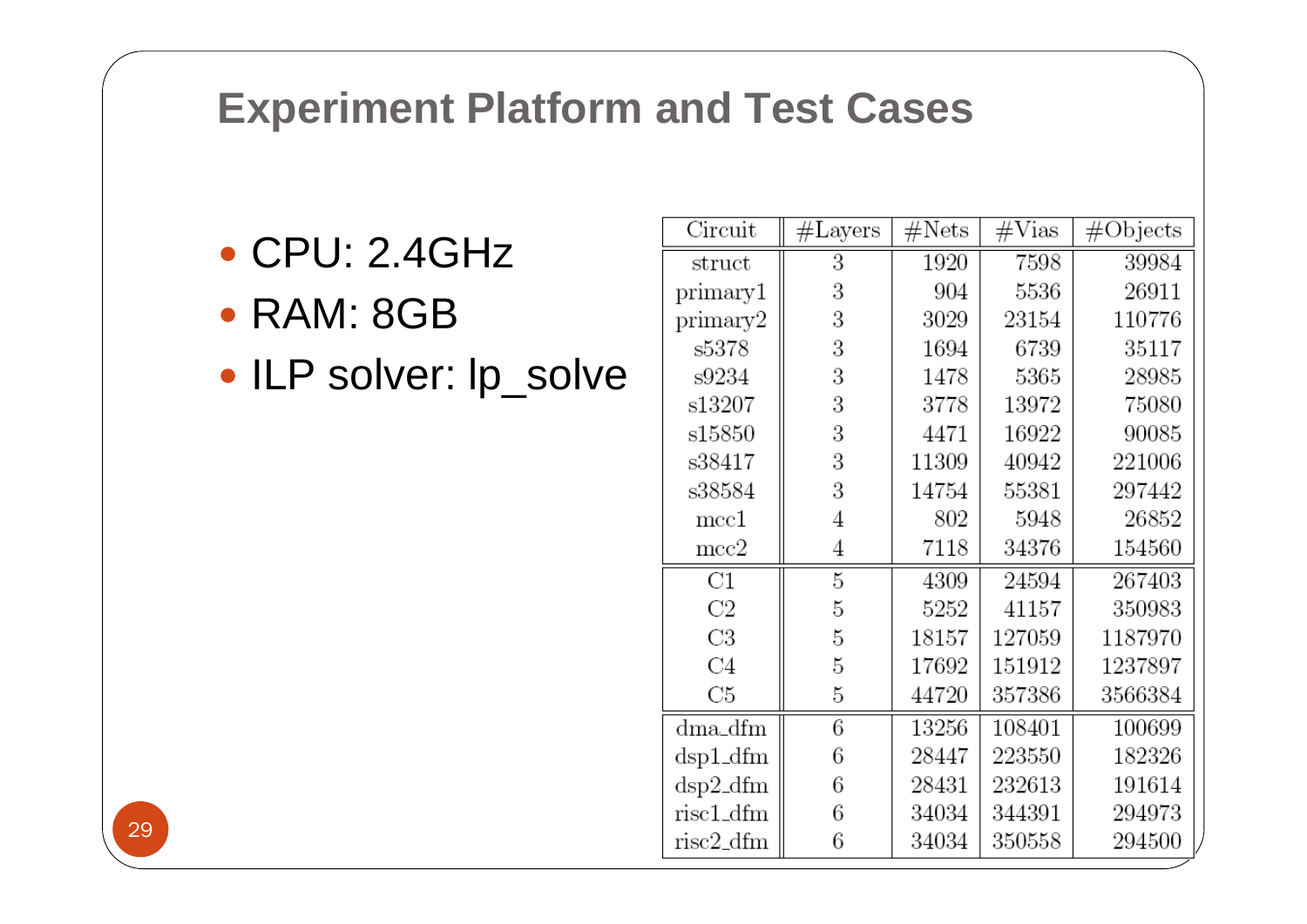### **Failure Probabilities**

| <b>Prob(SV)</b> | Prob(DV)    | $\overline{\hspace{6cm}}$ Prob(LEB) $\overline{\hspace{6cm}}$ Prob(NLEB) |             |
|-----------------|-------------|--------------------------------------------------------------------------|-------------|
| $5E-6$          | $(5E-6)/40$ | $(5E-6)/11$                                                              | $(5E-6)/10$ |

|            | Prob(LEH)/Prob(LEV) Prob(LEU)/Prob(LED) |
|------------|-----------------------------------------|
| $(5E-6)/8$ | $(5E-6)/6$                              |

|  |  |  |  | <b>Prob(NLEU)/Prob(NLED)</b> |
|--|--|--|--|------------------------------|
|--|--|--|--|------------------------------|

 $(5E-6)/5$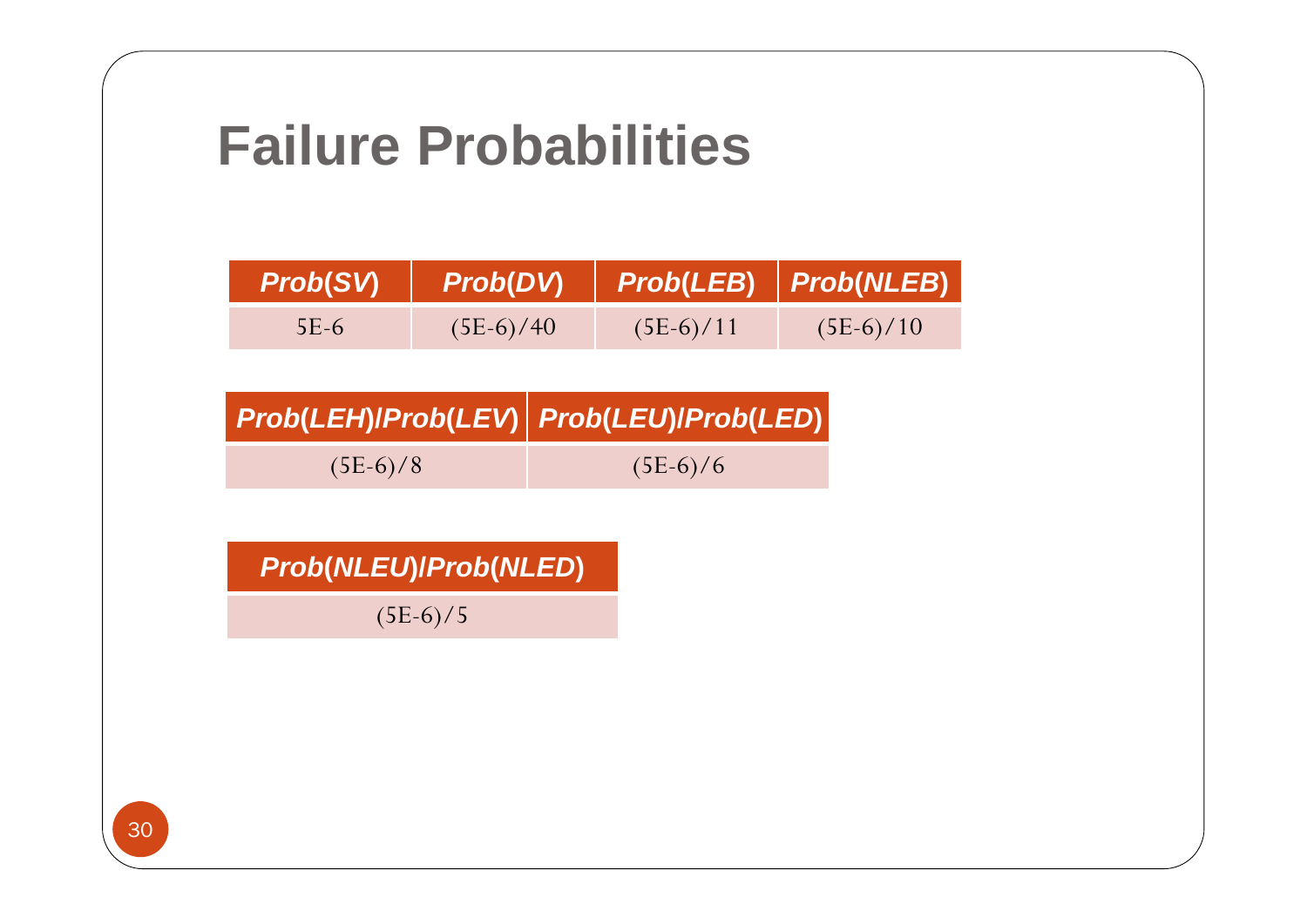#### **Yield Comparison (Original vs. Ours)**

|                       |           |                   |            | Original       |                |     |          | Ours            |                 |                 |                 |                |            |    |                          |
|-----------------------|-----------|-------------------|------------|----------------|----------------|-----|----------|-----------------|-----------------|-----------------|-----------------|----------------|------------|----|--------------------------|
| Circuit               | <b>SV</b> | NLEU+LEU/NLEBLEH/ |            |                |                | LEB | Yield    | <b>SV</b>       | $NLEU+$         |                 | LEU+NLEBLEH+    |                | <b>LEB</b> | DV | Yield                    |
|                       |           | <b>NLED</b>       | <b>LED</b> |                | <b>LEV</b>     |     |          |                 | <b>NLED</b>     | <b>LED</b>      |                 | <b>LEV</b>     |            |    |                          |
| struct                | 7425      | 0                 | 173        | 0              | $\overline{0}$ |     | 096.34%  | 3               | 0               | 14              | 0               | $\overline{0}$ | 1          |    | 7580 99.90%              |
| primaryl              | 5333      | 0                 | 203        | 0              | $\overline{0}$ |     | 097.35%  | $\overline{0}$  |                 | $\overline{37}$ | 0               | $\bf{0}$       | 4          |    | 5494 99.93%              |
| primary2              | 22316     | 0                 | 838        | $\overline{0}$ | $\overline{0}$ |     | 089.38%  | $\overline{17}$ | 0               | 221             | 0               | $\overline{0}$ | 48         |    | 22868 99.69%             |
| s5378                 | 6559      | 0                 | 180        | 0              | $\overline{0}$ |     | 096.76%  | 35              | 4               | 87              | 0               | $\overline{2}$ | 82         |    | 6529 99.89%              |
| s9234                 | 5239      | 0                 | 126        | 0              | $\overline{0}$ |     | 097.40%  | $\overline{23}$ |                 | 81              | 0               | $\overline{0}$ | 49         |    | 5211 99.91%              |
| s13207                | 13573     | 0                 | 399        | 0              | $\bf{0}$       |     | 0 93.41% | 50              | 5               | 181             | 0               | 4              | 148        |    | 13584 99.78%             |
| s15850                | 16465     | 0                 | 457        | 0              | $\overline{0}$ |     | 092.06%  | 69              |                 | 265             | 0               | 4              | 191        |    | 16386 99.73%             |
| s38417                | 39692     | 0                 | 1250       | 0              | $\overline{0}$ |     | 081.91%  | 170             | $\overline{25}$ | 549             |                 | 8              | 385        |    | 39804 99.35%             |
| s38584                | 53526     | 0                 | 1855       | $\overline{0}$ | $\overline{0}$ |     | 0 76.40% | 256             | 25              | 788             | 0               | 19             | 558        |    | 53735 99.11%             |
| mccl                  | 5056      | 22                | 121        | 749            | $\overline{0}$ |     | 097.45%  | 8               | 3               | 80              |                 | $\overline{2}$ | 176        |    | 5678 99.91%              |
| mcc <sub>2</sub>      | 29125     | 26                | 64         | 5161           | $\overline{0}$ |     | 086.16%  | 62              |                 | 802             | 1417            | 3              | 20         |    | 3207199.41%              |
| $\overline{C1}$       | 24216     |                   | 371        | 0              | $\overline{0}$ |     | 088.57%  | 1108            | 848             | 1888            | 63              | 467            | 525        |    | 19695 98.91%             |
| $\overline{C2}$       | 40039     | $\overline{0}$    | 1118       | $\overline{0}$ | $\overline{0}$ |     | 081.78%  | 3835            | 2213            | 2747            | $\overline{31}$ | 393            | 654        |    | 31284 97.23%             |
| $\overline{C3}$       | 124112    | $\overline{2}$    | 2945       | $\overline{0}$ | $\overline{0}$ |     | 053.63%  | 10041           | 6036            | 10540           | 64              | 367            | 1513       |    | 98498 92.47%             |
| $\overline{C4}$       | 142954    | $\overline{0}$    | 8958       | $\overline{0}$ | $\overline{0}$ |     | 0 48.57% | 12866           |                 | 8535 15212      | 64              | 840            |            |    | 3546 110849 90.35%       |
| C <sub>5</sub>        | 347669    | 7                 | 9710       | $\overline{0}$ | $\overline{0}$ |     | 0 17.44% | 25058           |                 | 12505 30717     | 97              | 4366           | 10499      |    | 27414481.47%             |
| dma_dfm               | 106041    | 2315              | 45         | $\overline{0}$ | $\overline{0}$ |     | 0 58.71% | 875             | 298             | 4645            | $\overline{21}$ | 151            | 2741       |    | 99670 97.79%             |
| $dsp1\_dfm$           | 220094    | 3293              | 163        | $\overline{0}$ | $\overline{0}$ |     | 033.16%  | 4150            |                 | 1667 30830      | 151             | 760            |            |    | 6335 179657 92.87%       |
| $dsp2\_dfm$           | 229969    | 2487              | 157        | $\overline{0}$ | $\overline{0}$ |     | 031.59%  | 4114            |                 | 1663 29999      | 107             | 699            |            |    | 7164 188867 92.82%       |
| risc <sub>1_dfm</sub> | 339283    | 5020              | 88         | $\overline{0}$ | $\overline{0}$ |     | 0 18.24% | 4775            |                 | 2171 32931      | 301             |                |            |    | 985 12074 291 154 90.84% |
| risc2_dfm             | 343012    | 7458              | 88         | $\overline{0}$ | $\overline{0}$ |     | 0 17.86% | 5587            |                 | 2622 390 10     | 363             |                |            |    | 1104 12233 289639 89.97% |
| Normalized            |           |                   |            |                |                |     |          | 0.02            |                 |                 |                 |                |            |    | 1.91                     |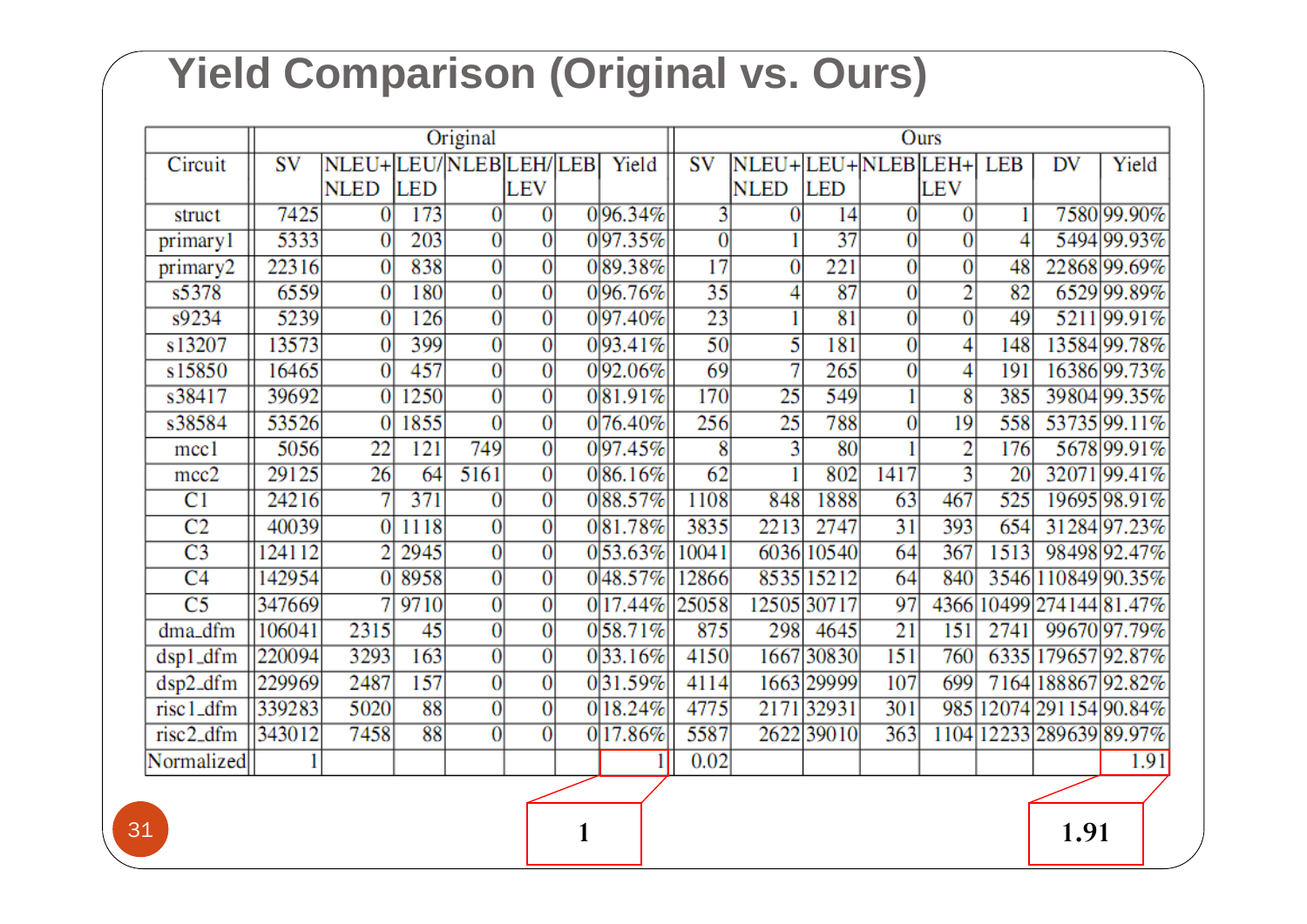#### **Yield Comparison (RVI vs. Ours)**

|                       | <b>RVI</b> |                      |                 |                |                |                |    |                  |                 | Ours              |                 |                 |                |            |    |                          |
|-----------------------|------------|----------------------|-----------------|----------------|----------------|----------------|----|------------------|-----------------|-------------------|-----------------|-----------------|----------------|------------|----|--------------------------|
| Circuit               | SV         | NLEU+LEU+NLEBLEH+LEB |                 |                |                |                | DV | Yield            | SV              | NLEU+LEU+NLEBLEH+ |                 |                 |                | <b>LEB</b> | DV | Yield                    |
|                       |            | <b>NLED</b>          | <b>LED</b>      |                | LEV            |                |    |                  |                 | NLED LED          |                 |                 | LEV            |            |    |                          |
| struct                | 18         | $\overline{0}$       | 0               | 0              | $\overline{0}$ | $\overline{0}$ |    | 7580 99.90%      | 3               | 0                 | 14              | $\overline{0}$  | 0              |            |    | 7580 99.90%              |
| primary1              | 40         | 0                    |                 | $\overline{0}$ | $\overline{0}$ | $\overline{0}$ |    | 5495 99.91%      | $\overline{0}$  |                   | $\overline{37}$ | $\overline{0}$  | $\overline{0}$ | 4          |    | 5494 99.93%              |
| primary2              | 274        | $\vert 0 \vert$      | $\overline{3}$  | $\overline{0}$ | $\overline{0}$ | $\bf{0}$       |    | 22877 99.58%     | 17              | 0                 | 221             | $\overline{0}$  | $\overline{0}$ | 48         |    | 22868 99.69%             |
| s5378                 | 198        | $\overline{0}$       | $\overline{3}$  | $\overline{0}$ | $\overline{0}$ | $\overline{0}$ |    | 6538 99.82%      | $\overline{35}$ |                   | 87              | $\overline{0}$  | $\overline{2}$ | 82         |    | 6529 99.89%              |
| s9234                 | 149        | $\overline{0}$       | 0               | $\overline{0}$ | $\overline{0}$ | $\overline{0}$ |    | 5216 99.86%      | $\overline{23}$ |                   | $\overline{81}$ | $\overline{0}$  | $\overline{0}$ | 49         |    | 5211 99.91%              |
| s13207                | 375        | $\overline{0}$       | 3               | 0              | $\overline{0}$ | $\overline{0}$ |    | 13594 99.64%     | 50              | 5                 | 181             | $\overline{0}$  | 4              | 148        |    | 13584 99.78%             |
| s15850                | 513        | $\overline{0}$       | 3               | 0              | 0              | $\overline{0}$ |    | 16406 99.54%     | 69              | 7                 | 265             | $\overline{0}$  | 4              | 191        |    | 16386 99.73%             |
| s38417                | 1081       | $\overline{0}$       | 6               | $\overline{0}$ | $\overline{0}$ | $\overline{0}$ |    | 39855 98.97%     | 170             | $\overline{25}$   | 549             |                 | $\overline{8}$ | 385        |    | 39804 99.35%             |
| s38584                | 1565       | $\overline{0}$       | 14              | 0              | 0              | $\bf{0}$       |    | 53802 98.55%     | 256             | $\overline{25}$   | 788             | $\overline{0}$  | 19             | 558        |    | 53735 99.11%             |
| mcc1                  | 247        |                      | $\overline{2}$  | 16             | $\bf{0}$       | $\overline{0}$ |    | 5682 99.80%      | 8               | 3                 | 80              |                 | 2              | 176        |    | 5678 99.91%              |
| mcc2                  | 1908       | 2                    | 3               | 284            | 0              | $\bf{0}$       |    | 32179 98.63%     | 62              |                   | 802             | 1417            | 3              | 20         |    | 32071 99.41%             |
| C <sub>1</sub>        | 4810       | $\overline{0}$       | $\overline{30}$ | 0              | $\overline{0}$ | 0              |    | 19754 97.38%     | 1108            | 848               | 1888            | 63              | 467            | 525        |    | 19695 98.91%             |
| C <sub>2</sub>        | 9714       | $\overline{0}$       | $\overline{32}$ | 0              | 0              | $\bf{0}$       |    | 31411 94.88%     | 3835            | 2213              | 2747            | $\overline{31}$ | 393            | 654        |    | 31284 97.23%             |
| $\overline{C3}$       | 28088      | $\overline{0}$       | $\overline{83}$ | 0              | 0              | $\theta$       |    | 98888 85.82%     | 10041           |                   | 6036 10540      | 64              | 367            | 1513       |    | 98498 92.47%             |
| $\overline{C4}$       | 39466      | $\overline{0}$       | 789             | $\overline{0}$ | 0              |                |    | 0 111657 80.90%  | 12866           |                   | 8535 15212      | 64              | 840            |            |    | 3546 110849 90.35%       |
| C <sub>5</sub>        | 81400      | $\overline{0}$       | 549             | 0              | 0              |                |    | 0275437 64.28%   | 25058           |                   | 12505 30717     | 97              | 4366           |            |    | 10499 274 144 81.47%     |
| dma_dfm               | 8246       | $\overline{32}$      |                 | 0              | 0              |                |    | 0 100 116 94.76% | 875             | 298               | 4645            | $\overline{21}$ | 151            | 2741       |    | 99670 97.79%             |
| dsp1_dfm              | 42421      | 137                  | $\overline{51}$ | $\overline{0}$ | 0              |                |    | 0 180 941 79.06% | 4150            |                   | 1667 30830      | 151             | 760            |            |    | 6335 179657 92.87%       |
| dsp2_dfm              | 42273      | $\overline{92}$      | 44              | $\overline{0}$ | 0              |                |    | 0 190204 79.04%  | 4114            |                   | 1663 29999      | 107             | 699            |            |    | 7164 1888 67 92.82%      |
| risc <sub>1_dfm</sub> | 51171      | 395                  | 29              | $\overline{0}$ | 0              |                |    | 0 292796 74.61%  | 4775            |                   | 2171 32931      | 301             |                |            |    | 985 12074 291 154 90.84% |
| $rise2\_dfm$          | 58337      | 419                  | $\overline{33}$ | $\overline{0}$ | 0              |                |    | 0 291769 71.99%  | 5587            |                   | 2622 39010      | 363             |                |            |    | 1104 12233 289639 89.97% |
| Normalized            | 0.11       |                      |                 |                |                |                |    | 1.71             | 0.02            |                   |                 |                 |                |            |    | 1.91                     |

**1.71 1.91**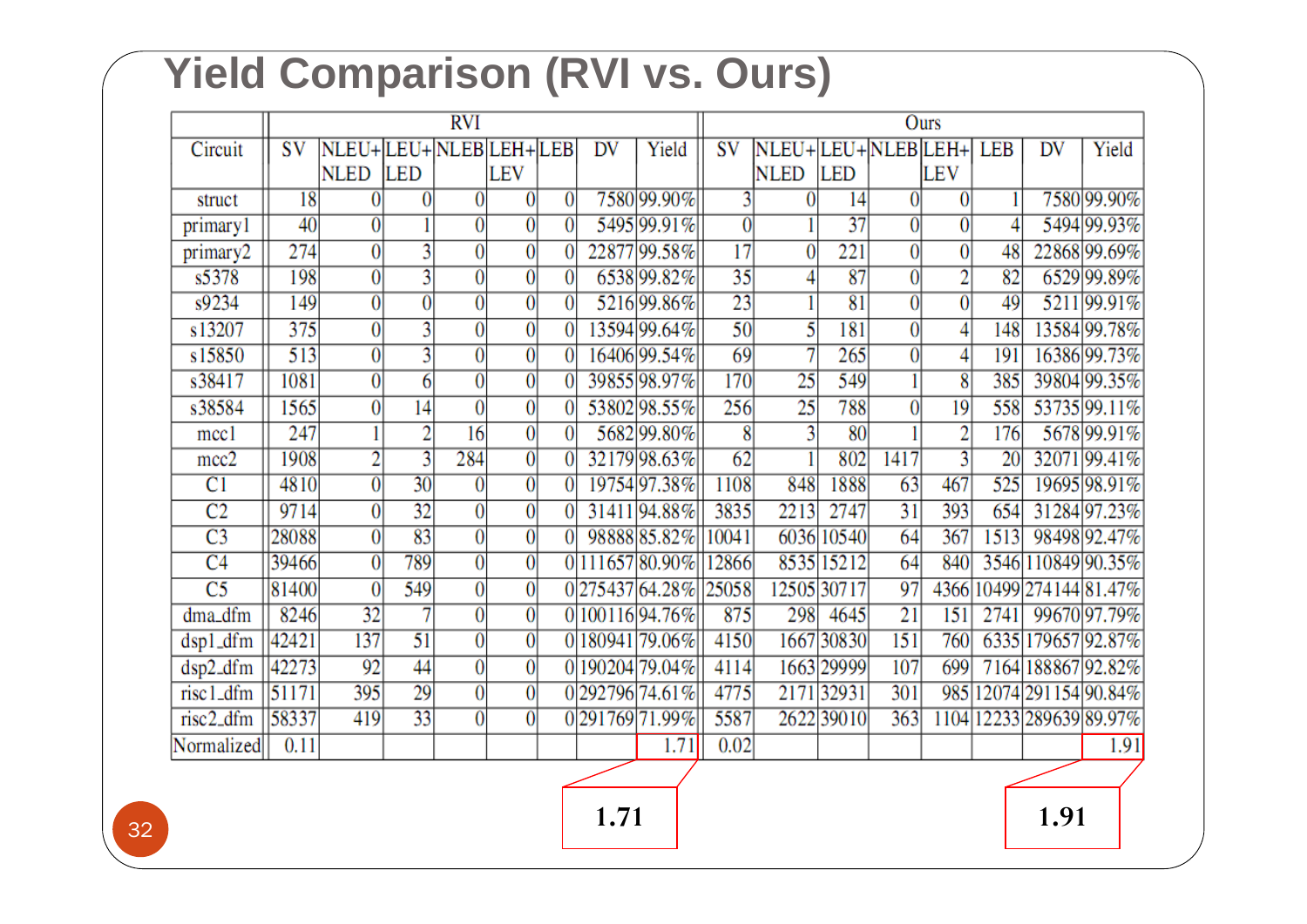## **CG Information (RVI vs. Ours)**

|                     |               | RVI           |         |                        | Ours           |          |
|---------------------|---------------|---------------|---------|------------------------|----------------|----------|
| Circuit             | <b>Nodes</b>  | Edges         | Time(s) | <b>Nodes</b>           | Edges          | Time (s) |
| struct              | 24112         | 29440         | 1.4     | 66181                  | 313310         | 3.86     |
| primary1            | 15922         | 17845         | 0.85    | 43288                  | 190936         | 2.38     |
| primary2            | 63410         | 67617         | 3.95    | 171738                 | 723978         | 11       |
| s5378               | 16479         | 16827         | 1.39    | 45017                  | 174191         | 4.02     |
| s9234               | 13408         | 13843         | 1.11    | 36557                  | 143390         | 3.22     |
| s13207              | 34536         | 34885         | 3.48    | 95304                  | 367716         | 9.5      |
| s15850              | 41153         | 41327         | 4.18    | 113373                 | 435579         | 11.06    |
| s38417              |               | 100942 102277 | 11.2    |                        | 277394 1075496 | 28.42    |
| s38584              |               | 135146 136004 | 18.48   |                        | 369109 1411406 | 39.78    |
| mcc1                | 13770         | 13212         | 1.67    | 42511                  | 166815         | 4.62     |
| mcc2                | 75730         | 69017         | 11.2    | 229029                 | 836759         | 23.98    |
| $\overline{\rm C1}$ | 43246         | 53564         | 10.65   | 122804                 | 393763         | 16.98    |
| C <sub>2</sub>      | 67312         | 54376         | 11.74   | 187404                 | 571140         | 25.35    |
| C3                  |               | 215647 179307 | 42.09   |                        | 589164 1845152 | 85.31    |
| C4                  | 220538 159691 |               | 45.17   |                        | 617188 1704640 | 92.95    |
| C5                  |               | 574142444754  |         | 130.48 1619410 4754188 |                | 256.66   |
| dma_dfm             |               | 214961 182628 | 31.26   |                        | 610020 2065947 | 72.94    |
| $dsp1_f$            |               | 367578 297176 |         | 71.45  1094016 3522803 |                | 185.54   |
| $dsp2_fdm$          |               | 385204 306133 |         | 74.29 143760 3625584   |                | 159.92   |
| risc1_dfm           |               | 584185 447912 |         | 128.87 1740405 5385784 |                | 246.99   |
| risc2_dfm           | 562965420460  |               |         | 127.93 1700580 5190739 |                | 243.25   |
| Normalized          |               |               | 1       | 2.83                   | 10.87          | 2.37     |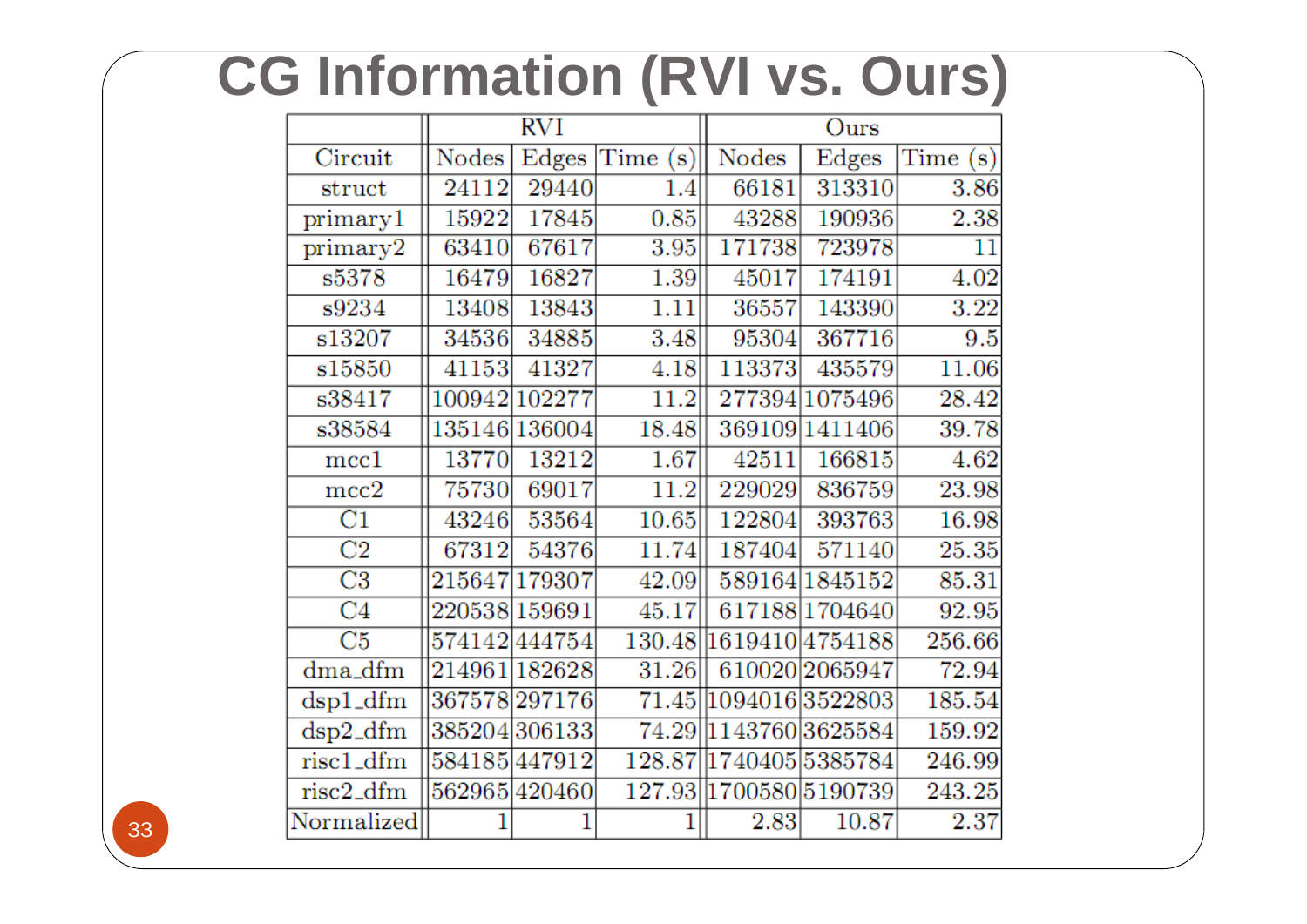## **Runtime Comparison (RVI vs. Ours)**

|                        | $\overline{\mathrm{RVI}}$ |                         |                                                                         | Ours              |
|------------------------|---------------------------|-------------------------|-------------------------------------------------------------------------|-------------------|
| Circuit                | Graph                     | $\vert$ Solving $\vert$ | Graph                                                                   | Solving           |
|                        |                           | time $(s)$ time $(s)$   | $\left  \text{time } (\text{s}) \right $ time $\left( \text{s} \right)$ |                   |
| struct                 | 1.4                       | 0.09                    | 3.86                                                                    | 0.10              |
| primary1               | 0.85                      | 3.13                    | 2.38                                                                    | 3.16              |
| primary2               | 3.95                      | 3.41                    | 11                                                                      | 3.53              |
| s5378                  | 1.39                      | 3.14                    | 4.02                                                                    | 3.19              |
| s9234                  | 1.11                      | 3.13                    | 3.22                                                                    | 3.16              |
| s13207                 | 3.48                      | 3.28                    | 9.5                                                                     | 3.35              |
| s15850                 | 4.18                      | 3.35                    | 11.06                                                                   | 3.46              |
| s38417                 | 11.2                      | 3.78                    | 28.42                                                                   | 3.96              |
| s38584                 | 18.48                     | 4.03                    | 39.78                                                                   | 4.18              |
| mcc1                   | 1.67                      | 3.17                    | 4.62                                                                    | 3.17              |
| mcc2                   | 11.2                      | 3.83                    | 23.98                                                                   | 3.87              |
| $_{\rm C1}$            | 10.65                     | 3.41                    | 16.98                                                                   | 3.51              |
| C2                     | 11.74                     | 3.62                    | 25.35                                                                   | 3.75              |
| $\overline{\text{C3}}$ | 42.09                     | 4.87                    | 85.31                                                                   | 5.13              |
| $\overline{\rm C4}$    | 45.17                     | 5.22                    | 92.95                                                                   | 5.70              |
| $\overline{\text{C5}}$ | 130.48                    | 7.81                    | 256.66                                                                  | 9.81              |
| dma_dfm                | 31.26                     | 5.21                    | 72.94                                                                   | $5.\overline{16}$ |
| $dsp1_dfm$             | 71.45                     | 7.71                    | 185.54                                                                  | 7.24              |
| $dsp2_dfm$             | 74.29                     | 7.74                    | 159.92                                                                  | 7.21              |
| risc1_dfm              | 128.87                    | 9.45                    | 246.99                                                                  | 9.45              |
| risc2_dfm              | 127.93                    | 10.38                   | 243.25                                                                  | 9.55              |
| Normalized             | 1                         |                         | 2.37                                                                    | 1.03              |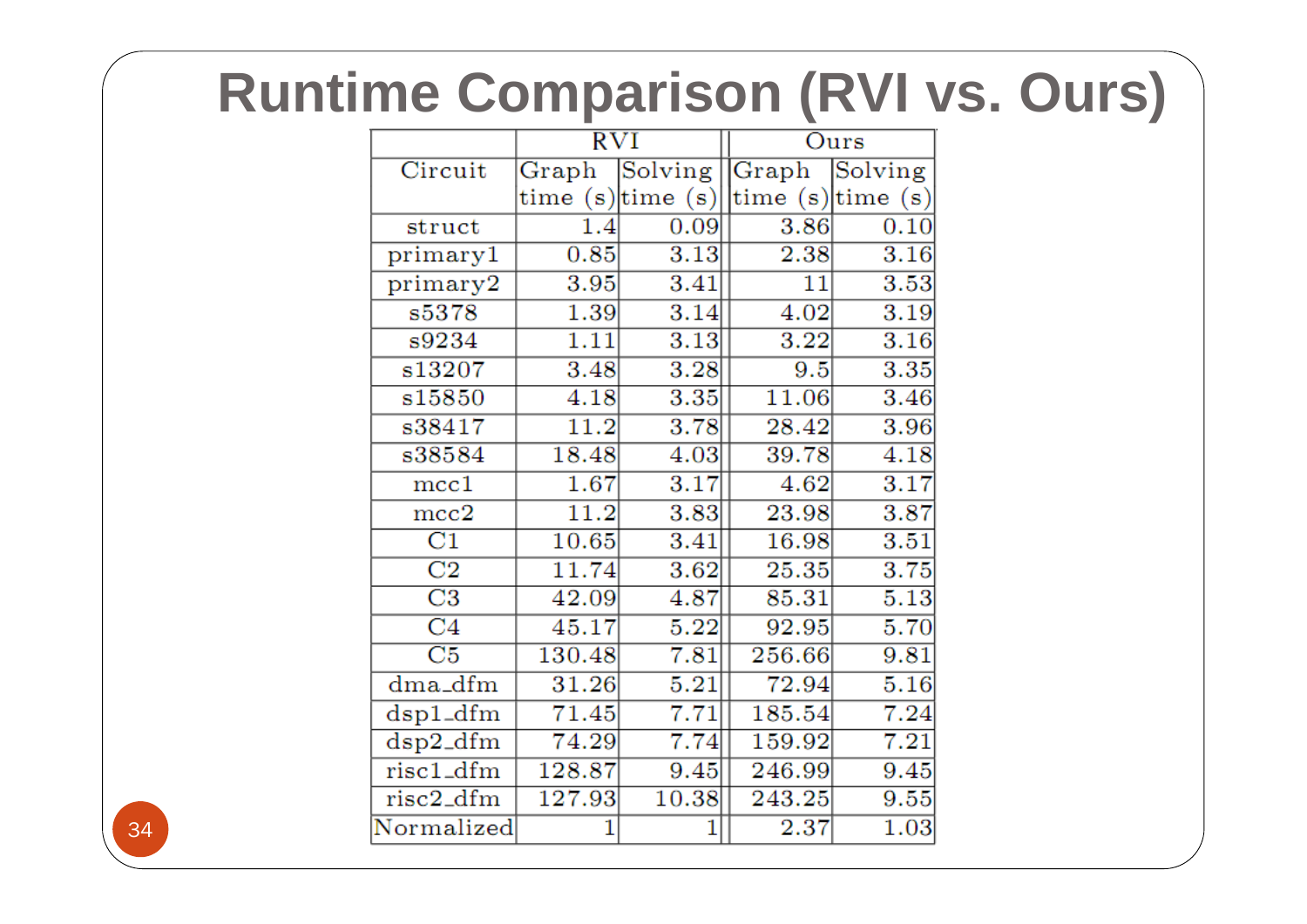#### **RVI/LEH Results ([ICCAD '06] vs. Ours)**

|                         |                  | [ICCAD 06]                  |                 |                 |                |                |                 |    |                            | Ours             |                             |                           |                |                |                |                 |            |                        |
|-------------------------|------------------|-----------------------------|-----------------|-----------------|----------------|----------------|-----------------|----|----------------------------|------------------|-----------------------------|---------------------------|----------------|----------------|----------------|-----------------|------------|------------------------|
| Circuit                 | SV               | NLEU+ LEU+ NLEB LEV LEB LEH |                 |                 |                |                |                 | DV | Yield                      | SV               | NLEU+ LEU+ NLEB LEV LEB LEH |                           |                |                |                |                 | DV         | Yield                  |
|                         |                  | <b>NLED</b>                 | <b>LED</b>      |                 |                |                |                 |    |                            |                  | <b>NLED</b>                 | <b>LED</b>                |                |                |                |                 |            |                        |
| struct                  | 18               | 0                           | 0               | 0               | $\overline{0}$ | $\overline{0}$ | 0               |    | 7580 99.90%                | 18               | 0                           | 0                         | 0              | 0              | 0              | 0               |            | 7580 99.90%            |
| primaryl                | 40               | 0                           |                 | $\overline{0}$  | $\overline{0}$ | $\overline{0}$ | 0               |    | 5495 99.91%                | 40               |                             |                           | 0              | 0              | 0              | 0               |            | 5495 99.91%            |
| primary2                | $\overline{274}$ | 0                           | $\overline{2}$  | $\overline{0}$  | $\overline{0}$ | $\overline{0}$ |                 |    | 22877 99.58%               | 274              | 0                           | $\overline{2}$            | $\overline{0}$ | 0              | 0              |                 |            | 22877 99.58%           |
| s5378                   | 208              | $\overline{0}$              | 4               | $\overline{0}$  | $\overline{0}$ | $\overline{0}$ | 0               |    | 6527 99.81%                | 198              | 0                           | $\overline{3}$            | $\overline{0}$ | 0              | $\overline{0}$ | 0               |            | 6538 99.82%            |
| s9234                   | 152              | $\overline{0}$              | $\overline{0}$  | $\overline{0}$  | $\overline{0}$ | $\overline{0}$ |                 |    | 5212 99.86%                | 148              | $\overline{0}$              | 0                         | $\overline{0}$ | $\overline{0}$ | 0              |                 |            | 5216 99.86%            |
| s13207                  | 376              | $\overline{0}$              | $\overline{3}$  | $\overline{0}$  | $\overline{0}$ | $\overline{0}$ | 4               |    | 13589 99.64%               | 372              | $\overline{0}$              | $\overline{\overline{3}}$ | $\overline{0}$ | $\overline{0}$ | $\overline{0}$ | 3               |            | 13594 99.64%           |
| s15850                  | 520              | $\overline{0}$              | $\overline{3}$  | $\overline{0}$  | $\overline{0}$ | $\overline{0}$ | $\overline{0}$  |    | 16399 99.54%               | 513              | 0                           | $\overline{3}$            | $\overline{0}$ | $\overline{0}$ | $\overline{0}$ | 0               |            | 16406 99.54%           |
| s38417                  | 1083             | $\overline{0}$              | 7               | $\overline{0}$  | $\overline{0}$ | $\overline{0}$ | 4               |    | 39848 98.96%               | 1077             | $\overline{0}$              | 6                         | $\overline{0}$ | $\overline{0}$ | 0              |                 |            | 39855 98.97%           |
| s38584                  | 1573             | 0                           | 15              | $\overline{0}$  | $\overline{0}$ | $\overline{0}$ | 3               |    | 53790 98.55%               | 1562             | 0                           | $\overline{14}$           | $\overline{0}$ |                | $\overline{0}$ | 3               |            | 53802 98.56%           |
| mcc1                    | 229              |                             |                 | $\overline{17}$ | $\overline{0}$ | $\overline{0}$ | 19              |    | 5681 99.81%                | $\overline{229}$ |                             | 1                         | 16             | 0              | $\overline{0}$ | 19              |            | 5682 99.81%            |
| mcc <sub>2</sub>        | 1909             | 2                           | $\overline{3}$  | 287             | $\overline{0}$ | $\overline{0}$ | 3               |    | 32172 98.63%               | 1906             | $\overline{2}$              | $\overline{3}$            | 283            | $\overline{0}$ | $\overline{0}$ | 3               |            | 32179 98.64%           |
| C <sub>1</sub>          | 4602             |                             | $\overline{30}$ | $\overline{0}$  | $\overline{0}$ | $\overline{0}$ | 207             |    | 19754 97.47%               | 4602             |                             | 30                        | 0              | 0              | 0              | 207             |            | 19754 97.47%           |
| $\overline{C2}$         | 9713             | $\overline{0}$              | $\overline{32}$ | 0               | $\overline{0}$ | $\overline{0}$ |                 |    | 31411 94.88%               | 9713             | 0                           | $\overline{32}$           | $\overline{0}$ | 0              | $\overline{0}$ |                 |            | 31411 94.88%           |
| $\overline{C3}$         | 28018            | $\overline{0}$              | $\overline{83}$ | $\overline{0}$  | $\overline{0}$ | $\overline{0}$ | $\overline{77}$ |    | 98881 85.85%               | 28011            | 0                           | $\overline{83}$           | $\overline{0}$ | $\overline{0}$ | $\overline{0}$ | $\overline{77}$ |            | 98888 85.85%           |
| C <sub>4</sub>          | 39459            | $\overline{0}$              | 791             | 0               | $\overline{0}$ | $\overline{0}$ |                 |    | 18 111644 80.90%           | 39448            | 0                           | 789                       | $\overline{0}$ | 0              | $\overline{0}$ | 18              |            | 111657 80.91%          |
| $\overline{C5}$         | 80088            | $\overline{0}$              | 552             | $\overline{0}$  | $\overline{0}$ | $\overline{0}$ |                 |    | 1320 275426 64.66% 80080   |                  | $\overline{0}$              | $\overline{0}$            | $\overline{0}$ | $\overline{0}$ | $\overline{0}$ |                 |            | 1869 275437 64.67%     |
| dma_dfm                 | 8038             | $\overline{33}$             | 7               | $\overline{0}$  | $\overline{0}$ | $\overline{0}$ | 227             |    | 100096 94.85%              | 8012             | $\overline{32}$             | 7                         | $\overline{0}$ | 0              | 0              |                 |            | 234 100116 94.86%      |
| dsp1_dfm                | 41714            | 148                         | 30              | 0               | $\overline{0}$ | $\overline{0}$ |                 |    | 746 1809 12 79.31% 41668   |                  | 134                         | $\overline{31}$           | $\overline{0}$ | $\overline{0}$ | $\overline{0}$ |                 | 776 180941 | 79.33%                 |
| dsp2_dfm                | 41583            | 98                          | $\overline{33}$ | 0               | $\overline{0}$ | $\overline{0}$ |                 |    | 735 190164 79.28% 41526    |                  | 91                          | $\overline{33}$           | $\overline{0}$ | $\overline{0}$ | 0              |                 | 759 190204 | 79.30%                 |
| $risc1$ <sub>-dfm</sub> | 49611            | 397                         | $\overline{17}$ | $\overline{0}$  | $\overline{0}$ |                |                 |    | 0 1612 292754 75.13% 49531 |                  | 0                           | $\overline{0}$            | $\overline{0}$ | 0              |                |                 |            | 0 2064 292796 75.17%   |
| risc2_dfm               | 56683            | 420                         | 26              | $\overline{0}$  | $\overline{0}$ |                |                 |    | 0 1726 291703 72.52% 56571 |                  | 0                           | $\overline{0}$            | $\overline{0}$ | $\overline{0}$ |                |                 |            | 0 22 18 29 1769 72.57% |
| Normalized              |                  |                             |                 |                 |                |                |                 |    | 1.71                       |                  |                             |                           |                |                |                |                 |            | 1.71                   |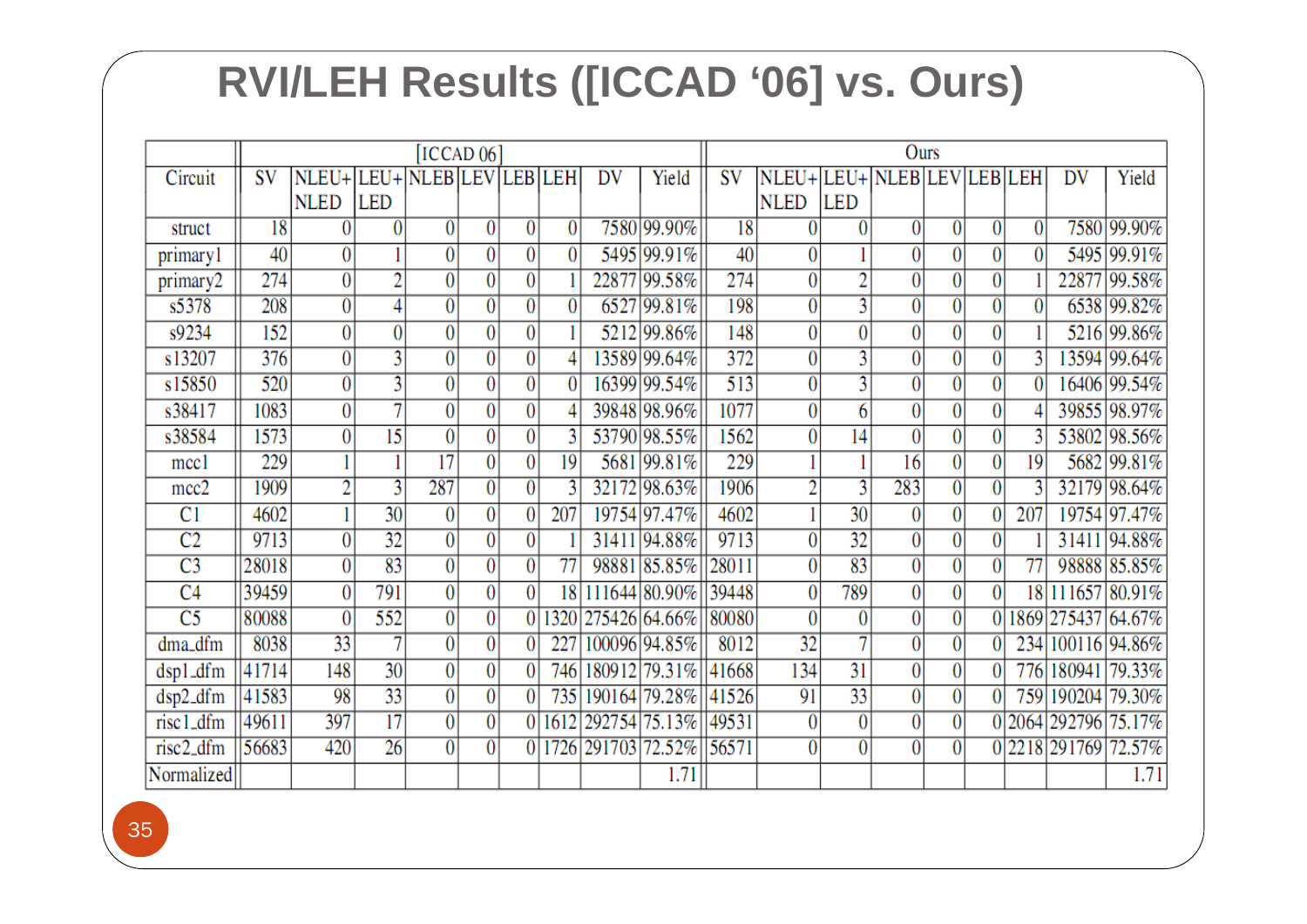## **Outline**

- Introduction
- Preliminaries and Problem Definition
- Conflict Graph Construction
- ILP Approach
- Experimental Results
- **Conclusion**